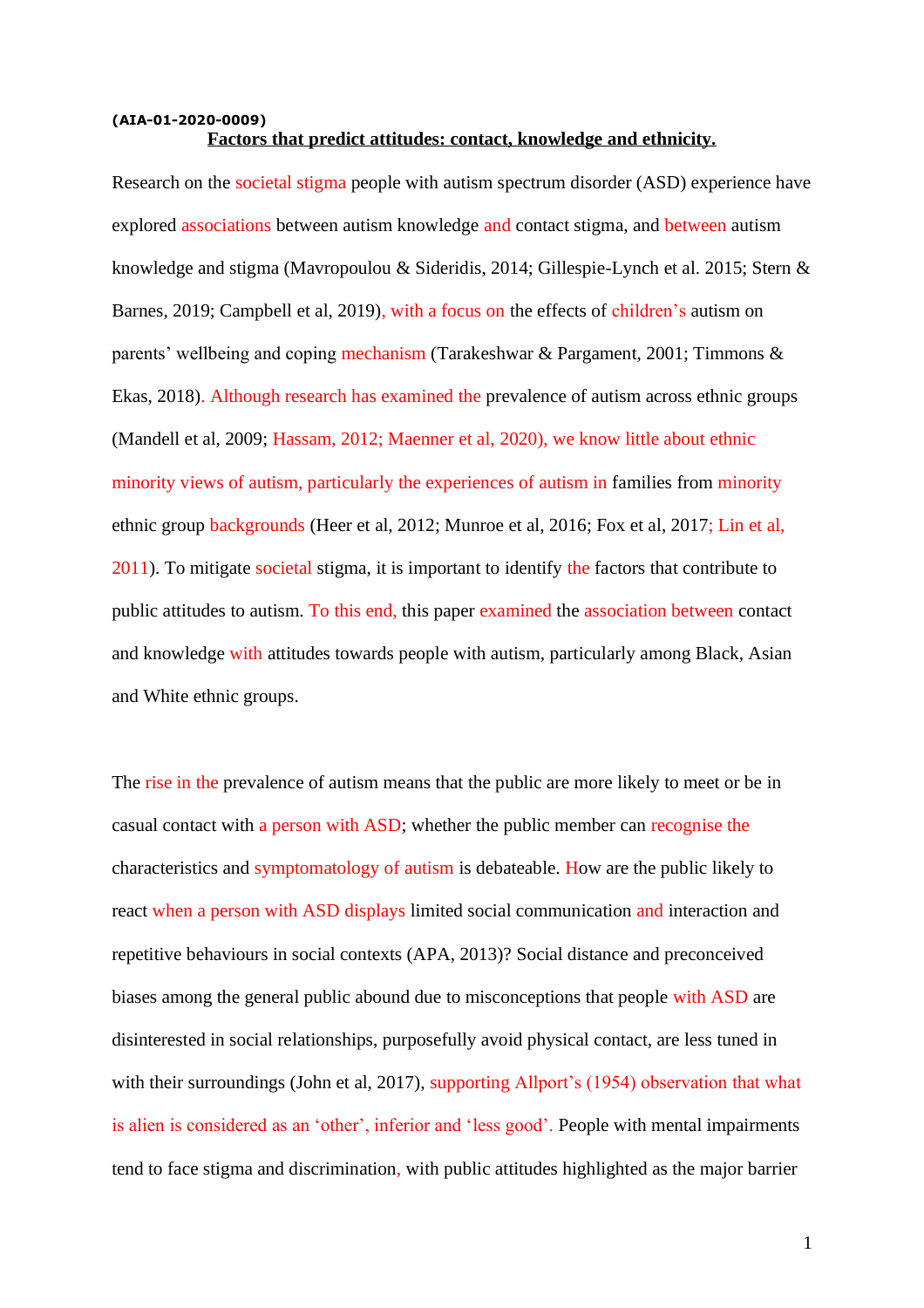to peoples' full participation, integration and acceptance by society (Gillespie-Lynch et al, 2015; Heer et al, 2012).

Allport (1954) proposed that contact between members of different groups under certain conditions can work to reduce prejudice and intergroup conflict. Research has recognised the benefits of contact to mitigate disablist attitudes. Studies that explored the association between contact and Intellectual disability (Totsika &Jones, 2017; McManus et al, 2011) and cross group friendships (Pettigrew &Tropp, 2006) agree with Allport's hypothesis that contact is an effective intervention to improve attitudes towards people with disability. More specific research on contact and autism demonstrated positive attitudes towards autism when measures are taken to employ the four conditions Allport (1954) proposed for attitude change to outgroups: equal status, intergroup cooperation, common goals, and support by social and institutional authorities (Mavropoulou &Sideridis, 2014; Gardiner &Iarocci, 2014).

It is reasonable to suggest that more knowledge of autism in the public would produce fewer negative, if not positive, attitudes to autism; however, research indicates otherwise. Gillespie-Lynch et al. (2015) examined the effectiveness of an online training program among college students by testing knowledge and acceptance of ASD before and after exposure to the training program. The study reported an increase in autism knowledge and decrease in stigmatic attitudes after, however, changes in knowledge were higher than changes in attitude. Stern and Barnes (2019) also examined whether increased knowledge about autism would increase positive attitudes to autism. Their study found that knowledge does not translate into positive attitudes because participants found it difficult to identify behaviours associated with autism despite receiving a lecture on diagnostic criteria, etiology and ASD treatment. The participants selected more negative autism traits from a checklist of adjectives to describe a person with ASD. However, participants who watched the TV show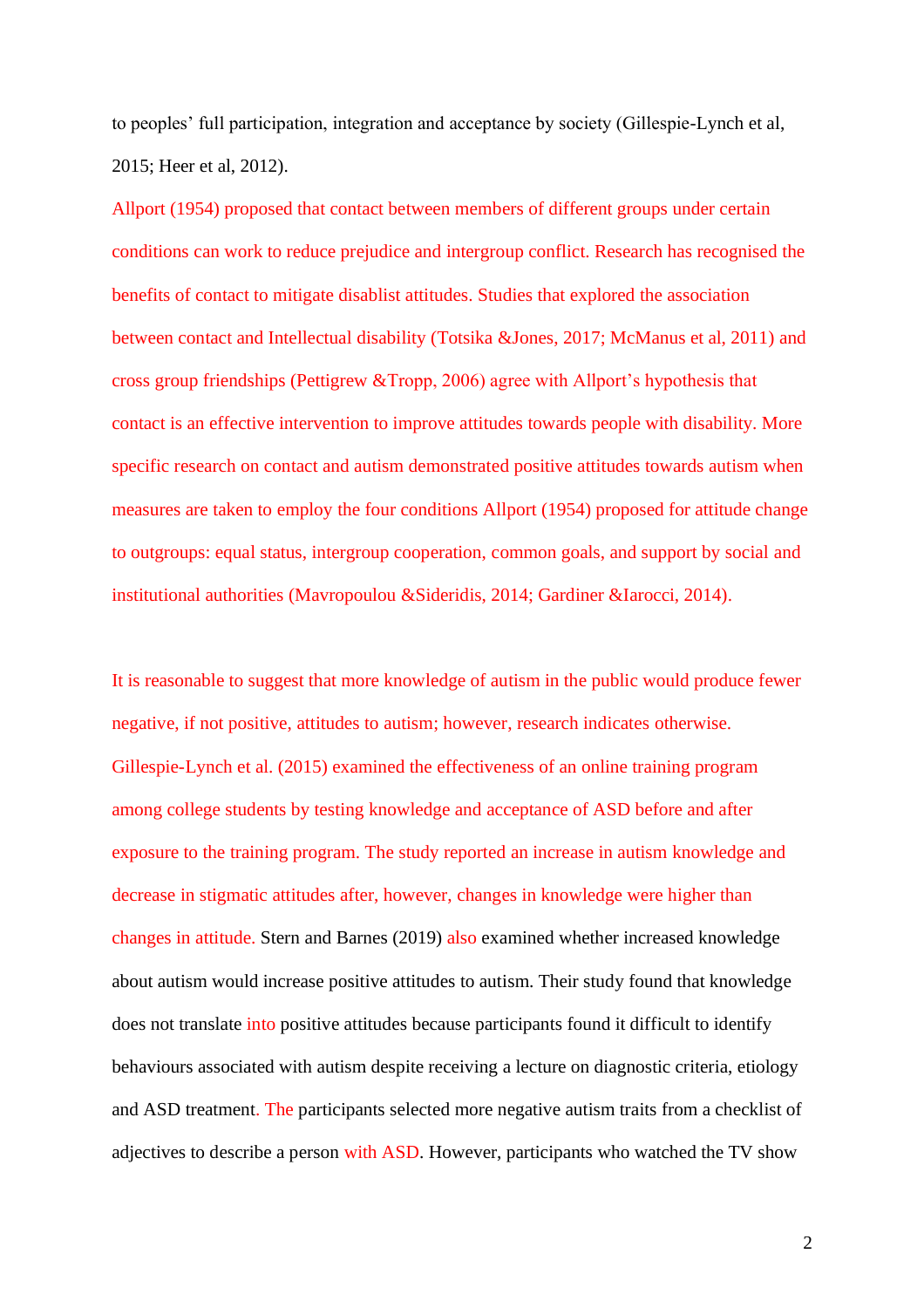'The Good Doctor', a fictional drama which portrayed ASD characteristics, acquired transferrable knowledge about autism with participants attributing more positive characteristics to people with ASD. This distinction in attitudes to autism suggests that the representation of people with ASD and the medium used to inform the public about autism play an important role in highlighting key characteristics of autism in ways the public can access, recognise and understand.

Research on disability has identified certain social demographics as a main contributor to attitudes. Higher income has been associated with more positive attitudes to disability, albeit a physical disability, and younger participants (34years and below) held more positive attitudes to hidden disabilities than older participants (35years and older) (Staniland, 2009). It is unclear whether higher income would be associated with more positive attitudes to hidden disabilities, and autism in particular. Existing evidence about developmental disabilities suggests that ethnic minority attitudes may differ from ethnic majority attitudes in the UK. Compared to Black and minority ethnic respondents, British white respondents showed lower social distance to people with intellectual disability (Scior et al, 2013). Coles & Scior (2012) compared the attitudes towards people with intellectual disabilities of people from South Asian backgrounds in the UK and people of White British origin. The researchers reported that White British participants were more likely to make accepting and empowering statements about intellectual disabilities. Meanwhile, Slade (2014) explored understanding of autism and the barriers to accessing services by parents and carers of children with ASD from immigrant Black and Asian communities. The findings from the focus groups in Slade's (2014) study indicated a limited awareness of autism among ethnic minority and immigrant communities when compared to White British parents. Families of children with ASD from

3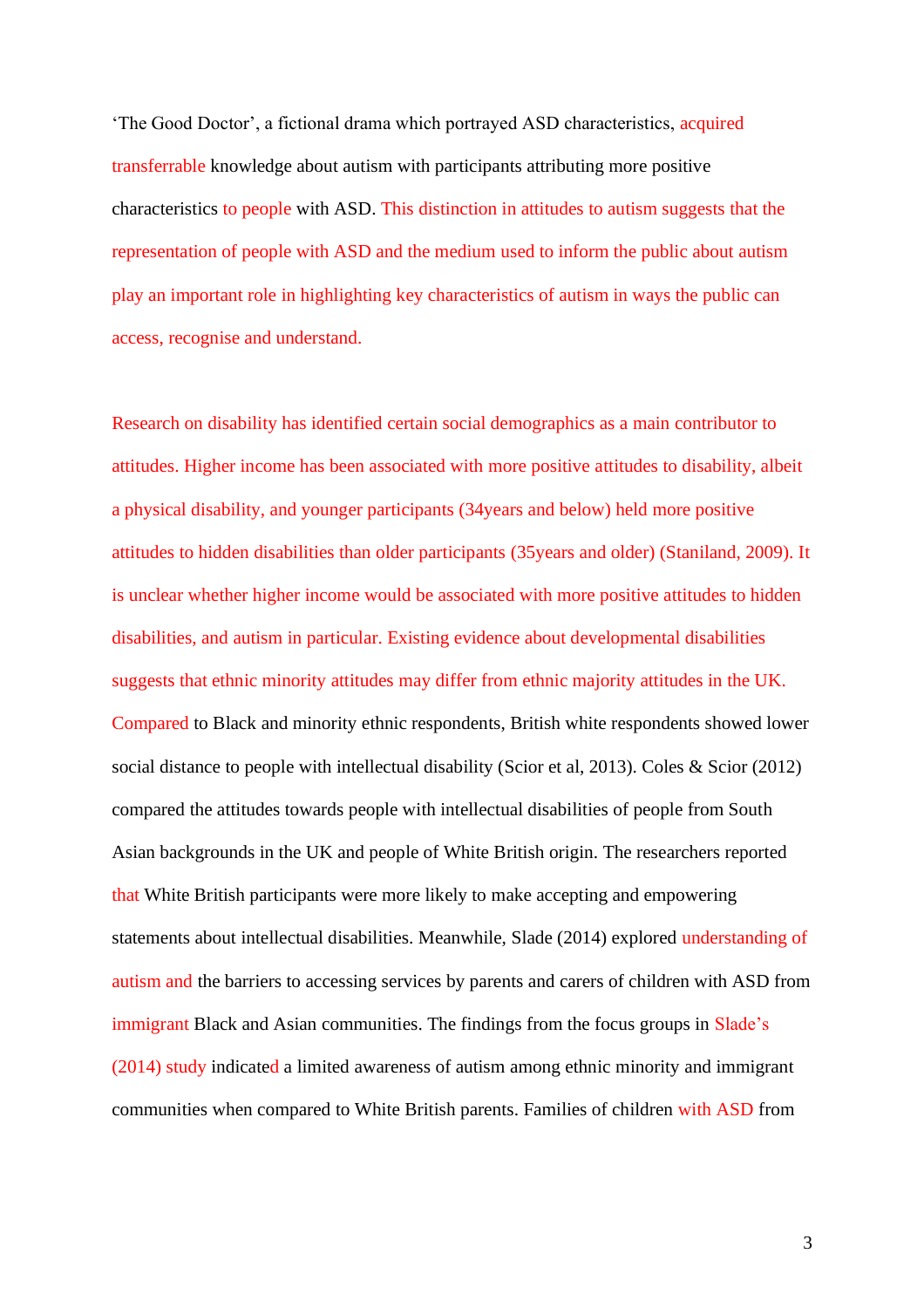ethnic minority groups noted the disablist attitudes and marginalisation they experienced from their ethnic communities (Munroe et al, 2016; Fox et al, 2017).

In the most recent British national survey on attitudes to disability (BSAS, 2009) which was conducted over 10 years ago, the association between ethnicity and attitudes was not examined. This is an important omission in the light evidence that people from ethnic minority backgrounds are more likely to know less about autism (Munroe et al, 2016; Fox et al, 2017). In the present study, we aimed to address this gap by examining differences in autism knowledge and attitudes among participants from Black, Asian and White ethnic groups.

The research aimed to:

- Explore whether associations between contact and attitudes to disability still hold after accounting for various factors associated with attitudes
- Examine whether there is an association between autism knowledge and attitudes, after accounting for social demographic characteristics associated with attitudes and whether the association is moderated by participants' ethnicity.

### **Methods**

#### *Participants*

The participants (*N=152*) were from the general public as a result of an online survey. The study recruited a convenience sample following advertising through social media. Through an online survey, participants reported on their autism knowledge and the amount of contact they had with autistic people as well as their attitudes towards individuals with autism under various scenarios. Most participants came from a Black ethnic group (47.3%), White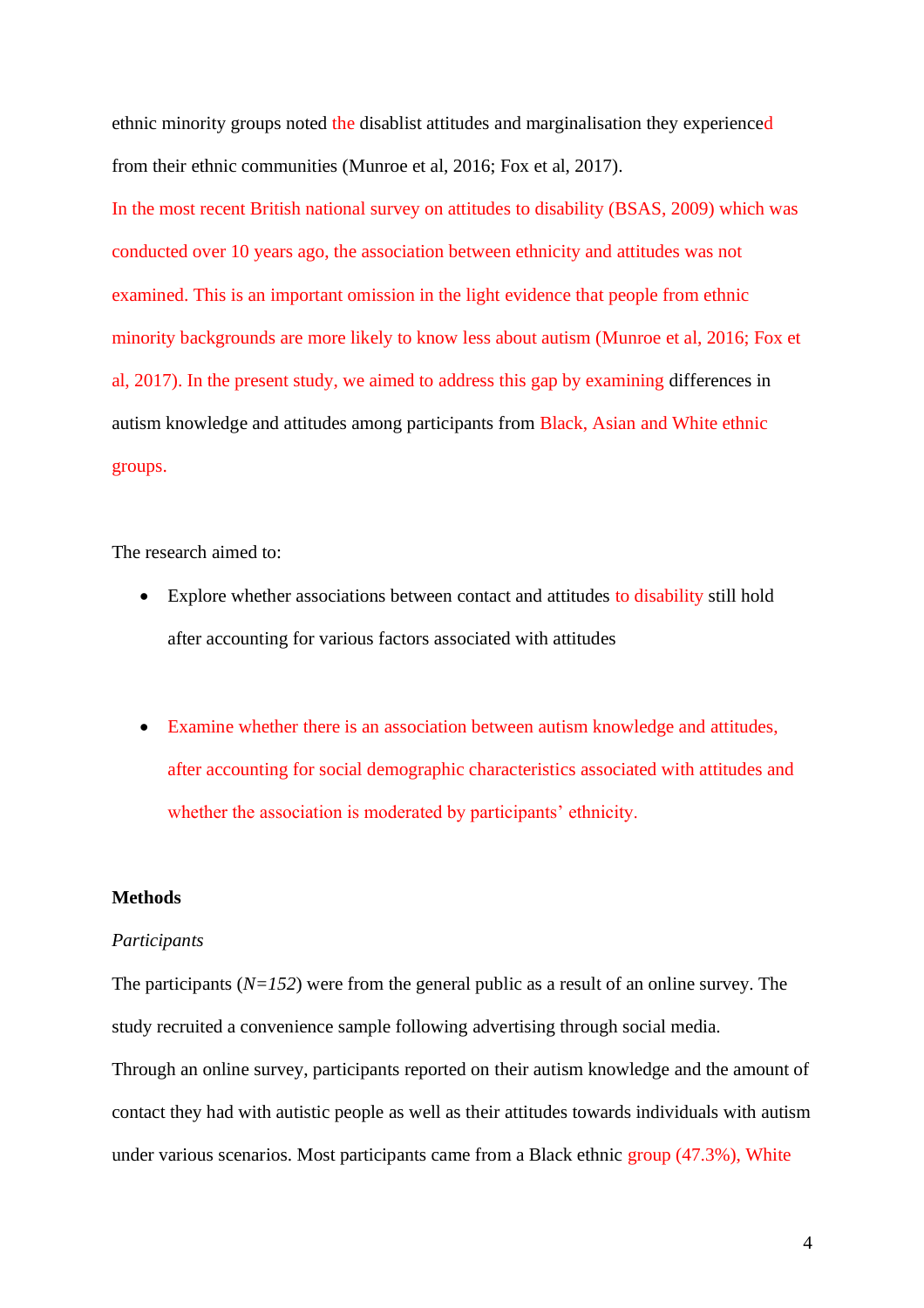$(29.1\%)$ , Asian (15.5%), and other ethnic  $(8.1\%)$  and the age range was 18-74years (M = 28.6, SD = 39.38) (see Table 1). Approximately 60% reported some contact with people with autism, 18% reported having an immediate family member with autism and 1.3% reported having autism. For employment status, 55.9% reported being in a job and currently working for an employer, 9.2% identified as self-employed, 19.7% as a full-time student, 2.6% were looking after home and family.

### *Procedure*

Hyperlinked adverts for the 10-minute anonymous online survey in Qualtrics software were placed on social media sites: WhatsApp, Facebook and Twitter to target different ethnic groups between the end of April to the beginning of June 2018 and findings were analysed using SPSS, version 25.

### **Measures**

### *Contact*

The survey included four items measuring respondents' extent of contact with a person with ASD: self-identified; immediate, extended family member and social circle. Responses to each item were 'yes' and 'no', and responses were summed (range 0 to 4) with higher values indicating more contact with ASD people.

### *Attitudes*

The Comfort Scale (Staniland, 2009) was designed to assess participants' attitude to disability in various social contexts. The researchers employed cognitive testing to measure accuracy (DWP, 2009) on the public's attitude to disabilities across different ethnic groups. The six questions in this scale were adapted to focus on attitudes to autism in various real-life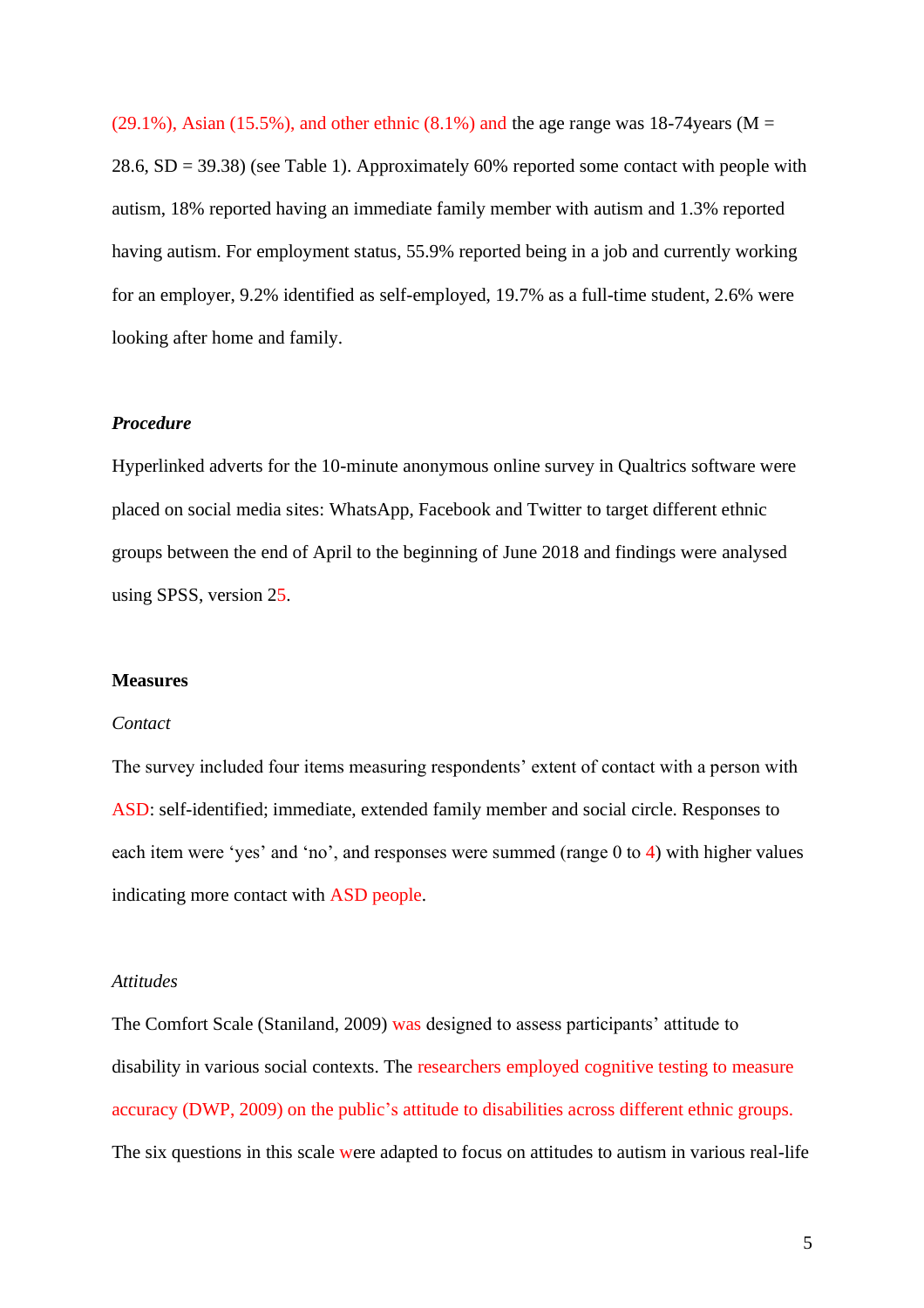situations (i.e., a person with ASD as: a local Minister of Parliament (MP), neighbour, their child's classmate, quiz team member, boss and relative through marriage). A Likert scale was used ranging from 4 (very comfortable) to 1 (very uncomfortable). The maximum score was 24 and a higher score indicated greater comfort towards autism, i.e., more positive attitudes. Internal reliability of the scale was (Cronbach's alpha) .88, indicating strong internal consistency.

## *Autism Knowledge*

The Autism Survey, developed by Stone (1987), was administered to evaluate autism knowledge in specialists', primary providers' and professionals employed by the Center for Autism and Related Disabilities (Heidgerken et al, 2005). Confirmatory factor analysis indicated that the survey demonstrated adequate psychometric properties (Campbell, Reichle & Bourgondien 1996). Researchers did not mention participants' ethnic groups; therefore, it is not clear whether the measure has been used with participants from different ethnic groups. The Autism Knowledge Scale (Tipton & Blacher, 2014) was adapted from the Autism survey (Stone, 1987) to assess the general public's knowledge of autism among college students. The study included 12 statements about autism (e.g. autism is a mental health condition; there is a cure for autism, etc) to determine participants' autism knowledge. A Likert scale was used ranging from 1 (I don't know) to 6 (strongly agree) (Tipton & Blacher, 2014). For the primary analyses, the 12 items were translated into a 6-point correctness scale (Tipton & Blacher, 2014). For example, if the item statement was true, the scoring would range (I don't know = 0; strongly disagree = 1 to strongly agree = 5). If the statement was not true, the scoring would be reversed (I don't know = 0; strongly agree = 1 to strongly disagree = 5). The total "correct" score for the 12item scale were summed (range 0 to 72) with higher scores indicating more autism (range 0 to 72) with higher scores indicating more autism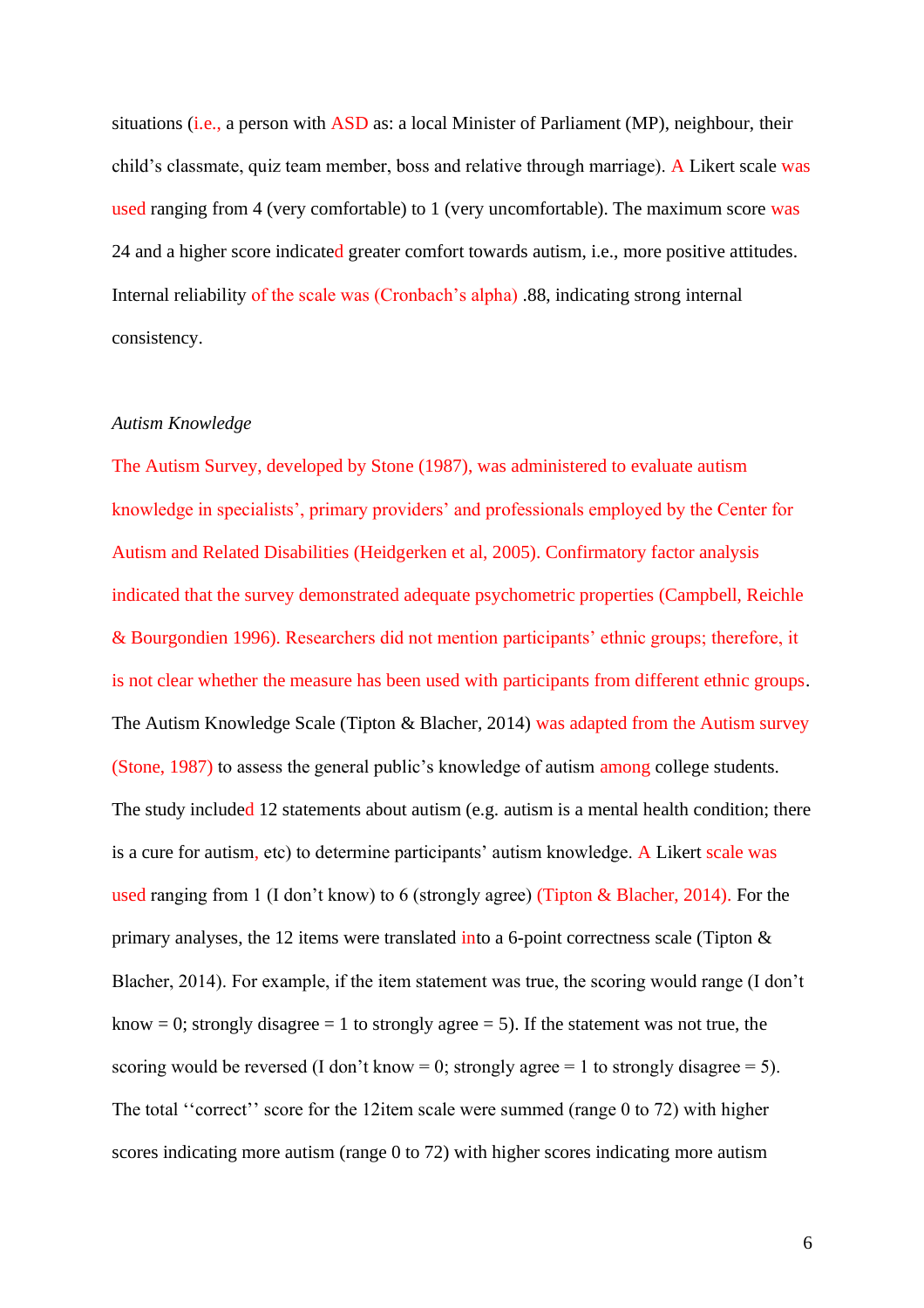knowledge. Internal reliability of the scale in the current sample was .78 (Cronbach's alpha), indicating strong internal consistency.

## *Age*

The age range was 18-74 years and mean age was  $28.6$  years (SD = 39.38). The sample were split into categorical data to depict the number of participants who were 34 years and under (1.00) and 35 and older (2.00) (see Table 1). This approach was adopted from the most recent survey (BSAS, Staniland, 2009) to observe whether age predicted knowledge and attitudes to people with ASD.

### *Ethnicity*

The ethnicity items were adopted from the UK National Census and Official National Statistics (ONS, 2011) (Table 1). The ethnicity items were placed in categories: Black (1.00), Asian (2.00) and White (3.00) to distinguish knowledge and attitude to autism among ethnic groups. White Irish participants were included in the 'White' (1.00) category. All other ethnicities were recoded into the 'other' category.

## *Financial status*

A measure of subjective poverty was used to capture the experience of financial security by respondents. The measure is widely used by national surveys in the UK and includes a 5-item response scale (Millennium Cohort Study, fifth survey, 2012). Data from the present sample indicated that 16.4% of participants were living comfortably, 50.7% were doing alright, 24.3% were just about getting by, 3.3% were finding it quite difficult. The variable was recoded from 4 (finding it quite difficult) to 1 (living comfortably) to 1 (finding it quite difficult) to 4 (living comfortably) (see Table 1). A single-item measure captured hardship by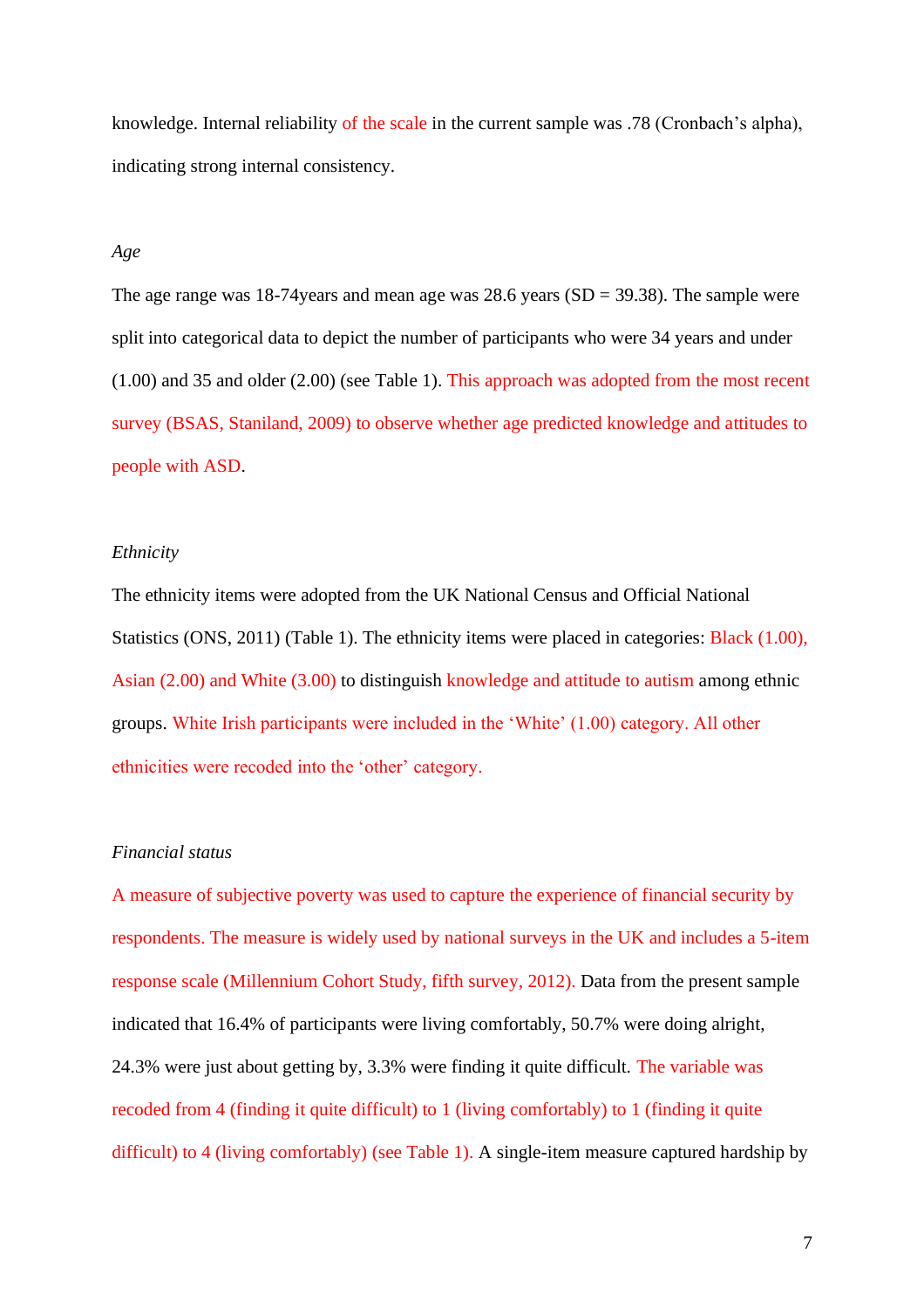asking if participants were in need of £2000 for an emergency: 22.4% could easily raise the money, 32.2% could raise the money, but it would involve some sacrifices (e.g. reduced spending, selling a possession); 17.8% would have to do something drastic to raise the money (e.g. selling an important possession) and 15.8% did not think they could raise the money. This measure of hardship has been used by national surveys in the UK (Office for National Statistics, 2019, Wealth and Assets Survey, Waves 1- 6, 2012- 2018) and Australia (e.g., the Longitudinal Study of Australian Children). For the purposes of the present study, the variable was recoded from 1 (did not think they could raise the money) to 4 (could easily raise the money). A composite measure of financial status was created by summing the recoded variables of hardship and subjective poverty with scores (ranging 2 to 8) and higher values indicated living comfortably and financial wellness.

# *Approach to Analyses*

Multiple linear regressions were conducted to explore the unique and cumulative relationships between attitudes and participants knowledge, social demographics and contact with people with autism. In response to the first research question, a regression model was conducted to examine whether contact is associated with attitudes while accounting for demographic characteristics (e.g., age, financial status and ethnicity). Additional multiple regressions analyses were also conducted to examine associations between autism knowledge and attitudes in the public and particularly among ethnic minority groups. Ethnicity variables were applied in separate models, so the same regression was repeated with a different ethnicity variable. Finally, an interaction term (knowledge\* ethnicity) was used to test whether the association between autism knowledge and attitudes is moderated by ethnicity.

# *Ethical Considerations*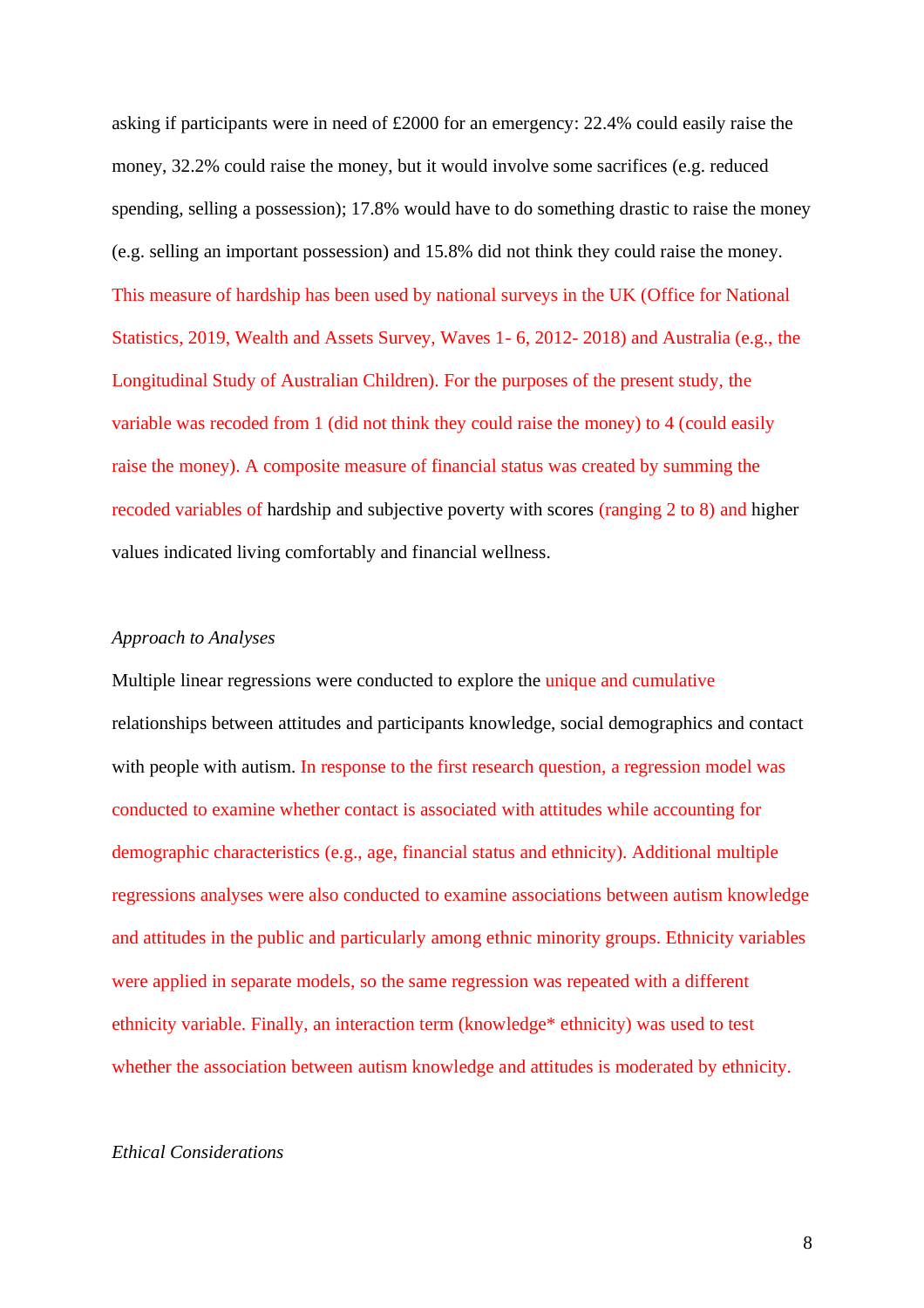Ethical approval for the study was granted by independent reviewers at the Education Studies department, University of Warwick. Information sheets briefed participants of the study's purpose, ethical guidelines and obtained their consent.

### **Results**

### *Association between contact and participant attitudes*

To address the first aim, multiple regression analyses were conducted to examine whether associations between contact and attitudes still hold after accounting for various factors associated with attitudes (see Tables 2 to 4). A multiple linear regression analysis was conducted to predict attitudes to autism based on contact and social demographic factors: age, financial status and Black ethnicity, see Table 2. The model explained 10.9% of the variance and identified whether contact made a significant unique contribution on attitudes after accounting for social demographic factors associated with attitudes towards autism: *(F(4, 96)*   $= 2.935$ ,  $p = .025$ ). Contact notably predicted attitudes to autism, (β=.326, *t*(96) = 3.246, = .002), indicating that for every 1-unit increase in contact with autism, levels of comfort increased by about .326 of a standard unit. However, age: (β=-.139, *t*(96)= -1.418, *p*= .159); financial status: (β=.140, *t*(96)= 1.360, *p*=.177); and Black ethnic group: (β= .034, *t*(96)= .335, *p*=.738) did not predict attitudes..

A second multiple regression was conducted to predict attitudes to autism based on contact and social demographic factors: age, financial status and Asian ethnicity (see Table 3). The model explained 10.9% of the variance and identified whether contact made a significant unique contribution on attitudes after accounting for social demographic factors associated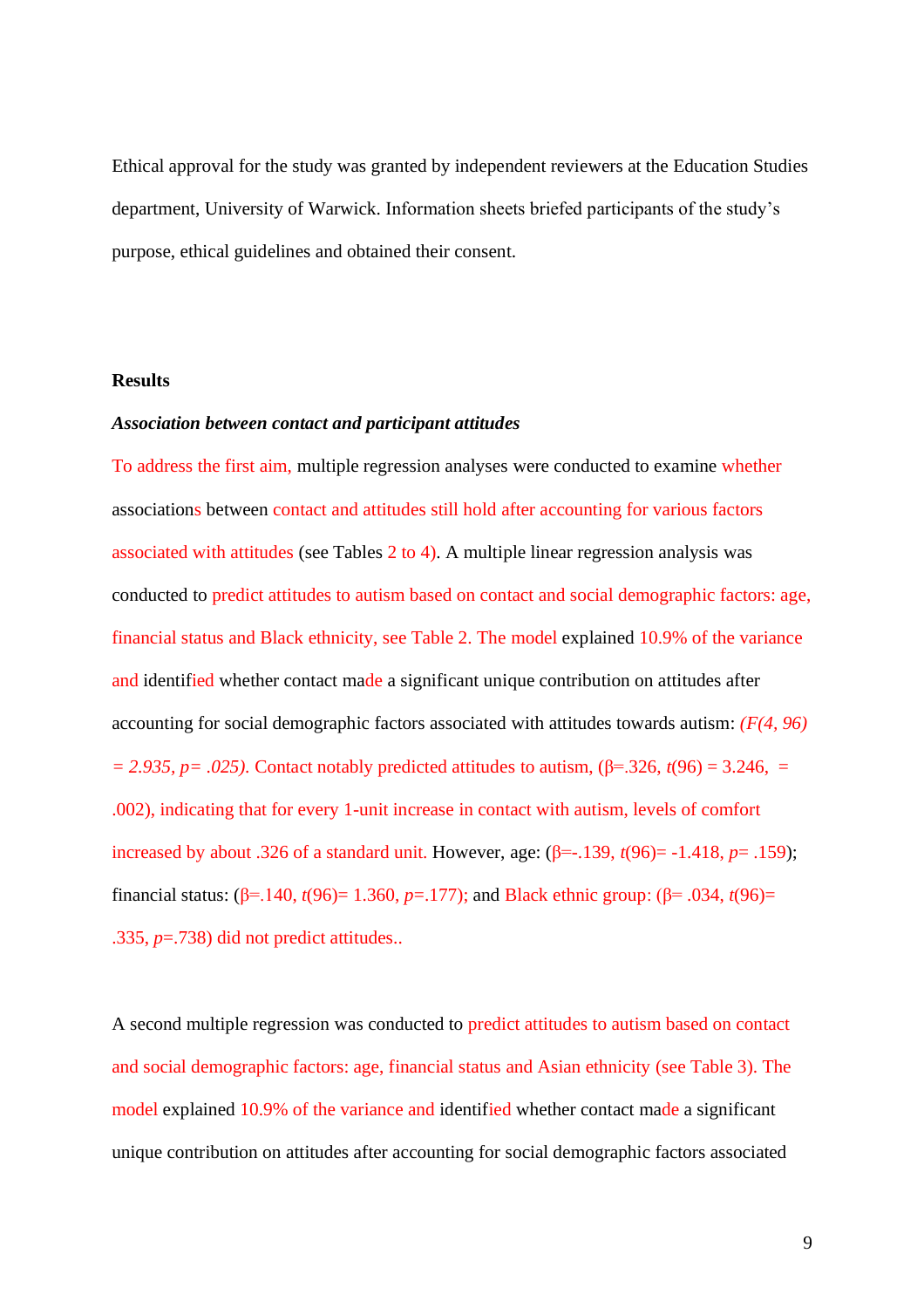with attitudes towards autism:  $(F(4, 96) = 2.924, p = .025)$ . Contact notably predicted attitudes to autism,  $(\beta = 322, t(96) = 3.184, p = .002)$ , indicating that for every 1-unit increase in contact with autism, levels of comfort increased by about .322 of a standard unit. However, age: (β=-.143, *t*(96)= -1.457, *p*= .148); financial status: (β=.131, *t*(96)= 1.318, *p*= .191); and Asian ethnic group:  $(\beta = -0.026, t(96)) = -0.270, p = 0.787$  did not predict attitudes.

A third multiple regression was conducted to predict attitudes to autism based on contact and social demographic factors: age, financial status and White ethnicity (see Table 4). The model explained 11.3% of the variance and identified whether contact made a significant unique contribution on attitudes after accounting for social demographic factors associated with attitudes towards autism:  $(F(4, 96) = 3.045, p = .021)$ . Contact notably predicted attitudes to autism,  $(\beta = .315, t(96) = 3.121, p = .002)$ , indicating that for every 1-unit increase in contact with autism, levels of comfort increased by .315 of a standard unit. However, age: (β=-.151, *t*(96)= -1.538, *p*= .127); financial status: (β=.111, *t*(96)= 1.066, *p*= .289); and White ethnic group:  $(\beta = .072, t(96) = .711, p = .479)$  did not predict attitudes.

*Association between autism knowledge and demographic factors on participants' attitudes* In response to the study's second aim, multiple regression analyses were conducted to examine the association between autism knowledge, attitudes and demographic factors associated with attitudes (see Tables 5 to 8).

The first multiple regression was conducted to predict attitudes to autism based on knowledge and social demographic factors: age, financial status and Black ethnicity (see Table 5).

The regression model explained 4.4% of the variance and identified whether knowledge made a significant unique contribution on attitudes after accounting for social demographic factors associated with attitudes towards autism. Knowledge predicted attitudes to autism,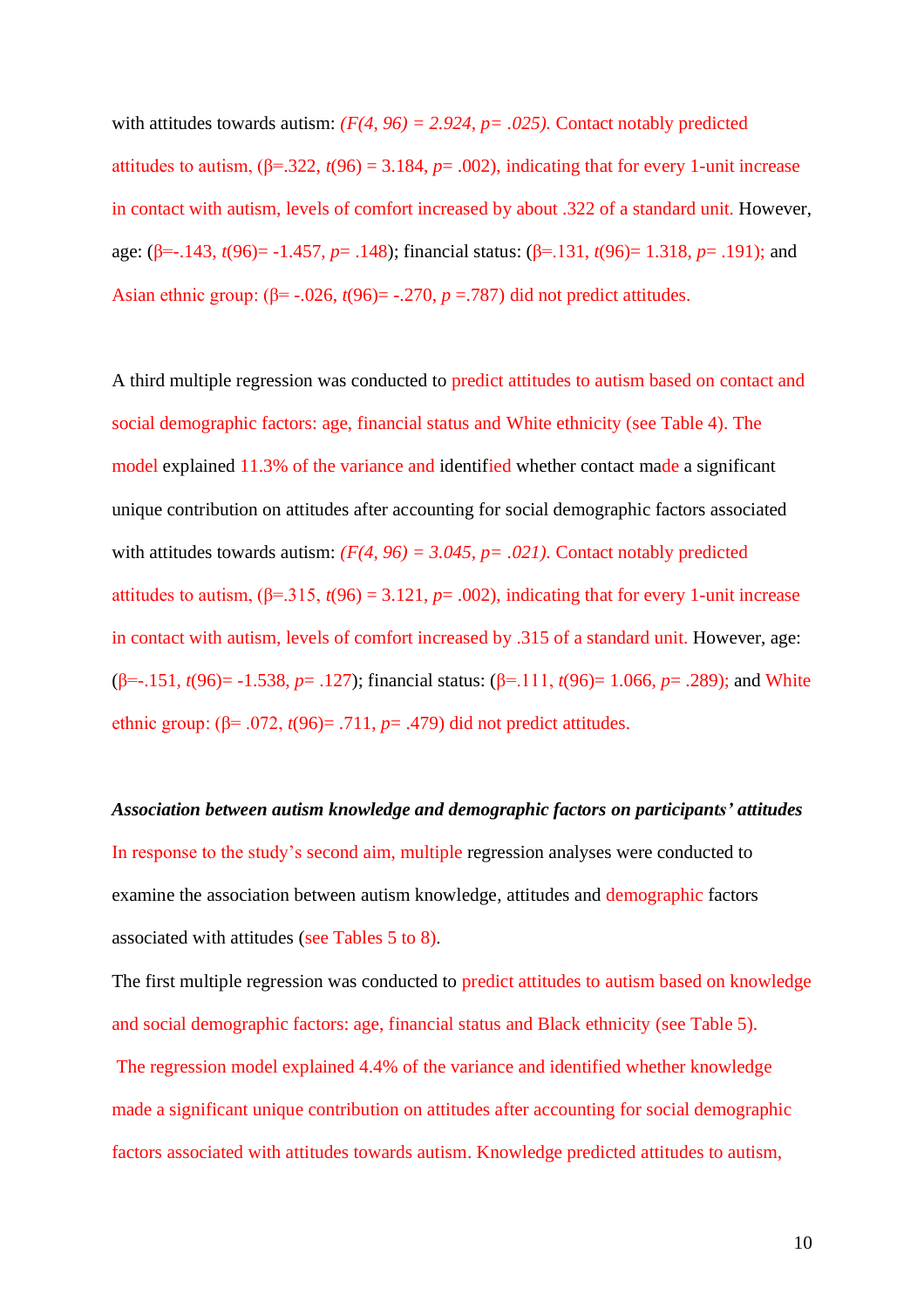( $\beta$ =.184, t(129) = 2.080,  $p$ = .040), indicating that for every 1-unit increase in autism knowledge, levels of comfort increased by about .184 of a standard unit. However, age: (β=- .084, t(129)= -.959, *p*= .340); financial status: (β=.063, t(129)= .695, *p*= .489); and Black ethnic group:  $(\beta = .059, t(129) = .639, p = .524)$ , were not predictors of autism knowledge.

The second multiple regression was conducted to predict attitudes to autism based on knowledge and social demographic factors: age, financial status and Asian ethnicity (see Table 6).

The regression model explained 4.5% of the variance and identified whether knowledge made a significant unique contribution on attitudes after accounting for social demographic factors associated with attitudes towards autism. Knowledge predicted attitudes to autism, ( $\beta$ =.176, t(129) = 2.013, *p*= .046), indicating that for every 1-unit increase in autism knowledge, levels of comfort increased by about .176 of a standard unit. However, age: (β=- .092, t(129)= -1.047, *p*= .297); financial status: (β=.051, t(129)= .576, *p*= .566); and Asian ethnic group:  $(\beta = -0.065, t(129)) = -0.748$ ,  $p = 0.456$ , were not predictors of autism knowledge.

The third multiple regression was conducted to predict attitudes to autism based on knowledge and social demographic factors: age, financial status and White ethnicity (see Table 7). The regression model explained 4.5% of the variance and identified whether knowledge made a significant unique contribution on attitudes after accounting for social demographic factors associated with attitudes towards autism. Knowledge did not predicted attitudes to autism,  $(β=.157, t(129) = 1.718, p=.088)$ . Additionally, age:  $(β=-.100, t(129)=-$ 1.130, *p*= .261); financial status: (β=.031, t(129)= .344, *p*= .732); and White ethnic group: (β= .069, t(129)= .722, *p*= .472), were not predictors of autism knowledge.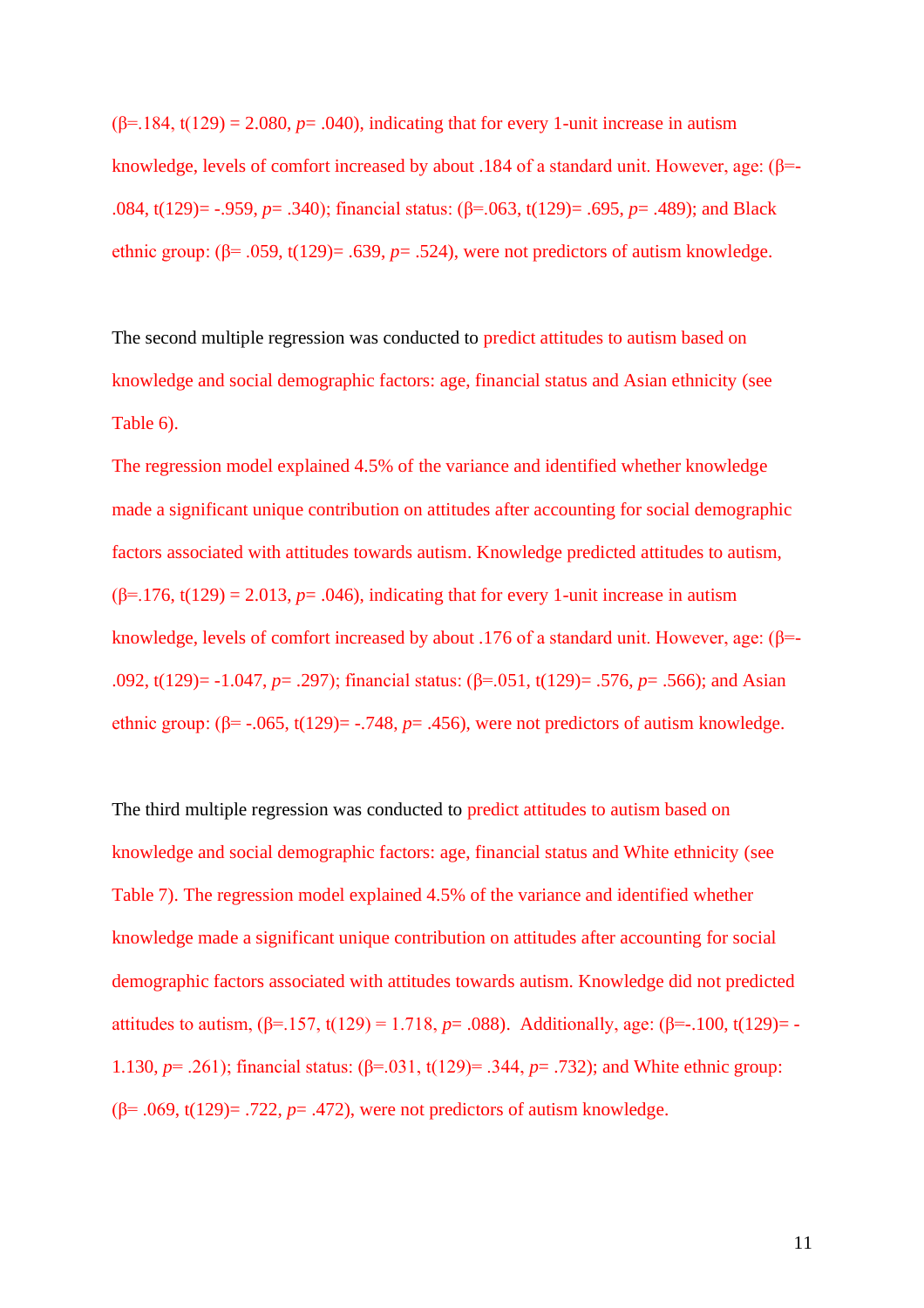For further analyses, an interaction term (knowledge\* ethnicity) was used to test whether the association between autism knowledge and attitudes is moderated by ethnicity (see Tables 8 to 10).

The first regression model explained 1.2% of the variance and identified that ethnicity did not moderate autism knowledge and attitudes ( $\beta$ =-.055, t(129) = -.233,  $p$ = .816) and neither did age: (β=-.090, t(129)= -1.005, *p*= .317); financial status: (β=.060, t(129)= .651, *p*= .516); and Black ethnic group: (β= .079, t(129)= .335, *p*= .739).

The second regression model explained 5.2% of the variance and identified that autism knowledge and attitude is moderated by ethnicity  $(\beta = .717, t(129) = 2.210, p = .029)$ , more specifically the Asian ethnicity ( $\beta$ =-.754, t(129)=-2.325, *p*= .022). However, age: ( $\beta$ =-.084, t(129)= -.963, *p*= .338) and financial status: (β=.088, t(129)= .996, *p*= .321) did not predict autism knowledge and attitudes.

The third regression model explained 2.3% of the variance and identified that autism knowledge and attitude is not moderated by ethnicity  $(\beta = -0.055, t(129)) = -0.133$ ,  $p = 0.894$ . Additionally, age: (β=-.110, t(129)= -1.219, *p*= .225) and financial status: (β=.022, t(129)= .240, *p* = .811) and White ethnicity (β=.169, t(129)=.409, *p* = .683) did not predict autism knowledge and attitudes.

### **Discussion**

This study examined associations between contact and public attitudes to ASD, autism knowledge and demographic factors, particularly among ethnic groups to identify underlying factors which contribute to attitudes. Contact was the most significant predictor of attitudes to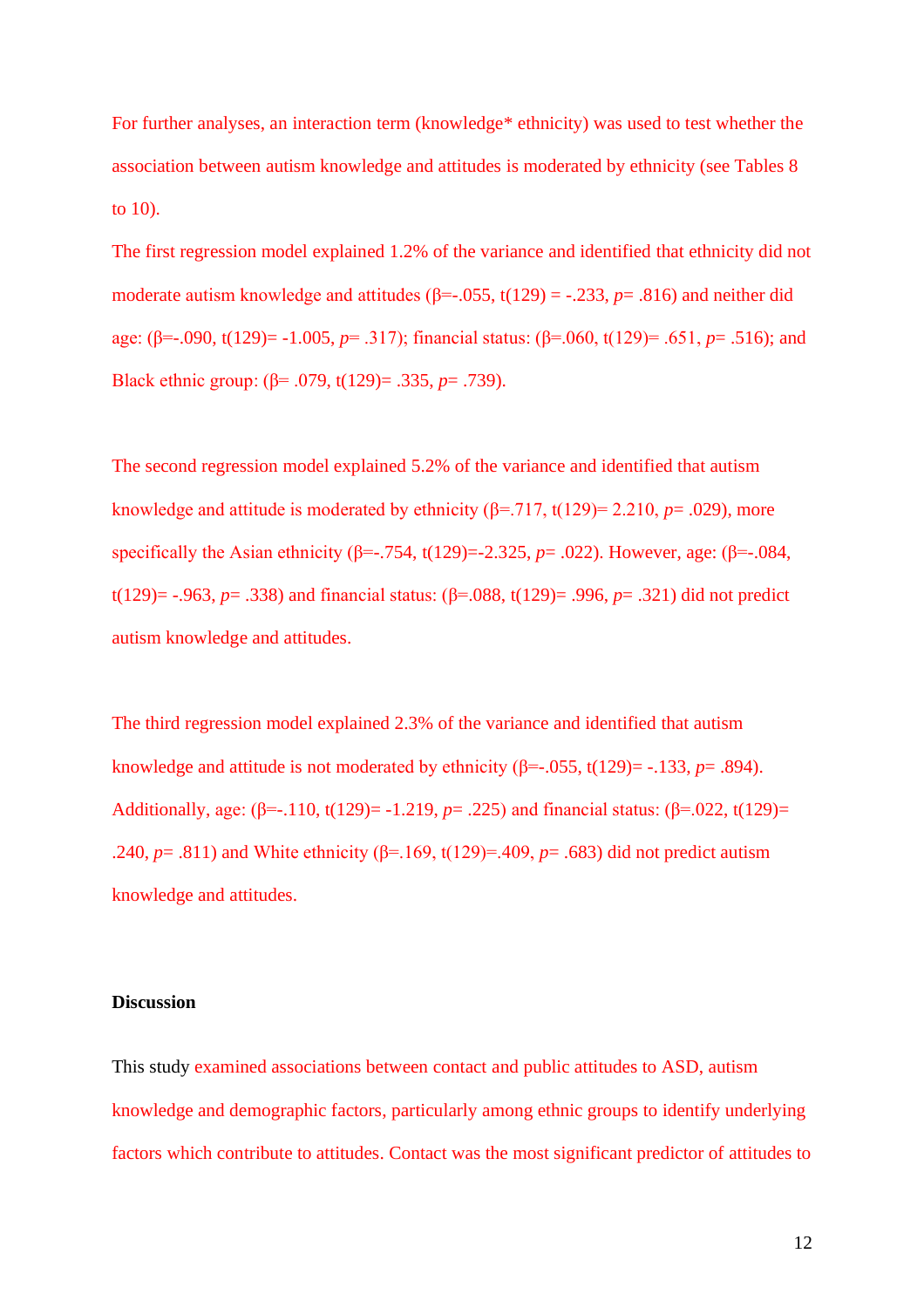ASD and supports other research on contact and disability (Totsika & Jones, 2017; McManus et al, 2010), cross-group friendships (Pettigrew, 1998), stigmatised illnesses such as HIV and AIDS (Al-Ramiah & Hewstone, 2011) and ethnic minority groups (Allport, 1954). The findings highlight the significance of contact to reduce prejudice and stigma in public attitudes to autism. The findings suggested that autism knowledge does associate with attitudes towards autism among ethnic minorities. The study's finding that Black and Asian ethnic groups predicted knowledge and attitudes to autism is a significant and novel finding but inconsistent with previous research on autism knowledge (Gillespie-Lynch et al. 2015; Stern & Barnes, 2019; Campbell et al, 2019) and awareness and understanding of autism among Black and Asian parents and the prevalence of societal stigma in the communities (Munroe et al, 2016; Fox et al, 2017; Slade, 2014; Selman, 2017). The interaction term also showed that ethnicity moderated autism knowledge and attitudes to autism in the Asian ethnic group. Therefore, autism knowledge among the Asian ethnic group resulted in positive attitudes to people with ASD.

The finding that contact was significantly associated with public attitudes showed that contact between groups is associated with reduced prejudice. According to Allport (1954), it is essential for the contact situation to include the four conditions (i.e., equal status, intergroup cooperation, common goals, and support by social and institutional authorities) to a degree. In this study, contact was consistent with all four conditions: participants had an immediate and/or extended family and friends with autism. As such, participants were likely to: perceive the person with autism as having equal status, often work together to achieve goals, be governed by social traditions and the inherent nature of the family as an institution (Burgess & Locke, 1945). Friends and families of a person with autism most likely undergo the "four processes of change" that explain the mechanisms through which contact reduces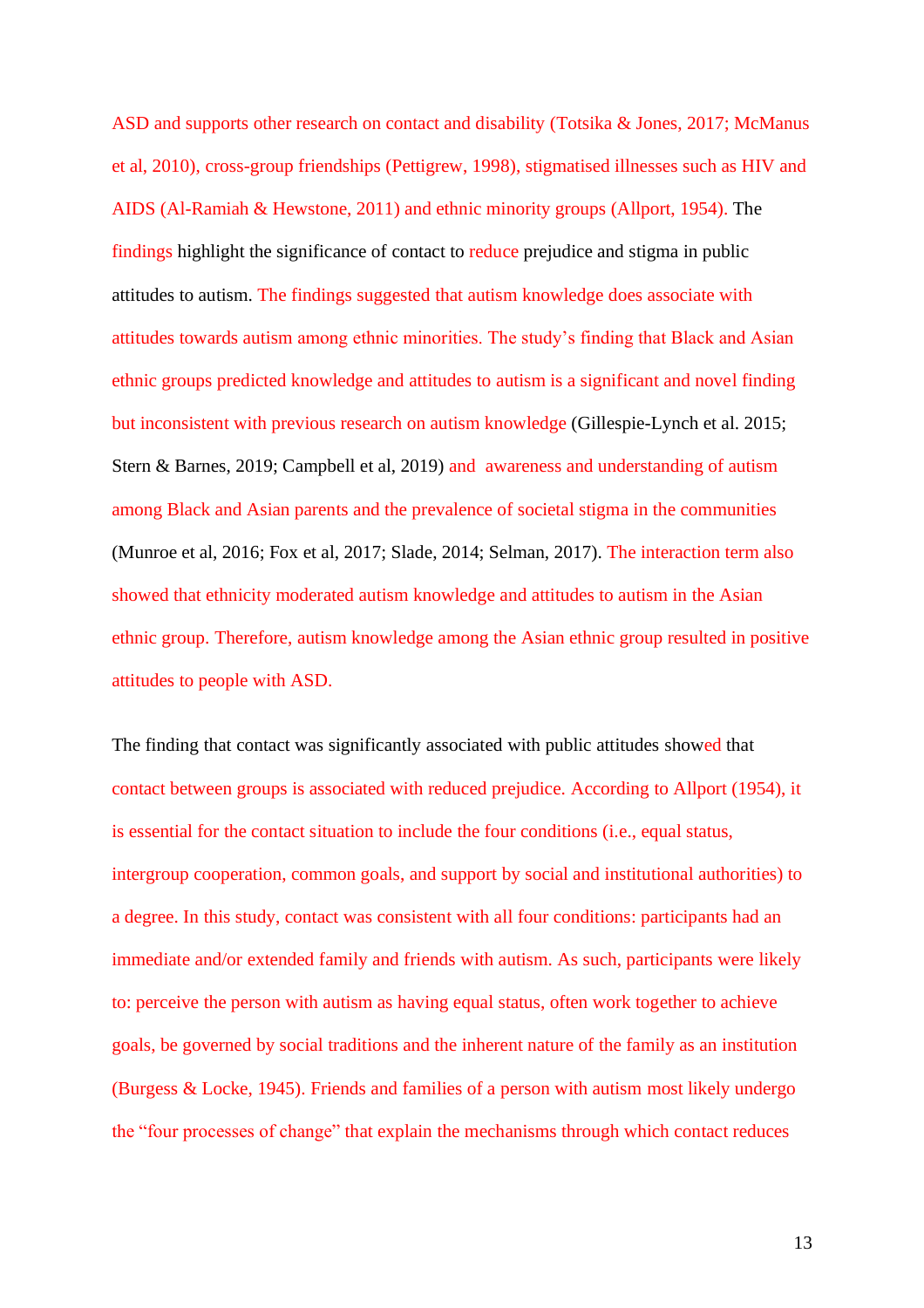prejudice: they learn about the outgroup (cognitive), change their behaviour (behaviour), and reduce negative emotions and in-group appraisal (affective) (Pettigrew, 1998).

Everette (2013) recognised that contact situations are likely to be effective at improving intergroup relations insofar as they induce positive affect, and ineffective insofar as they induce negative affect such as anxiety or threat. However, daily public interactions with people with autism in various social settings can be difficult to plan and monitor to ensure Allport's (1954) optimal conditions. In various public settings, there is often no/limited institutional support for intergroup contact between the public and people with ASD; as such, people with ASD may not necessarily be treated as equal nor share a common goal for intergroup cooperation. Actively including people with hidden disabilities in society through direct and indirect contact can challenge stereotypes and reduce prejudice about autistic people and the public's negative attitudes against hidden disabilities (Totsika & Jones, 2017; Mavropoulou & Sideridis, 2014). Coles & Scior (2012) and Draaisma (2009) acknowledged that media images of disability are often the main source of contact for a large portion of the public and contribute to shaping their attitudes towards people with hidden disability. Positive media content on the abilities of a person with autism could gradually change public attitudes and encourage positive expectations of people with autism in social, educational and professional settings (Totsika & Jones, 2017). The study's results highlighted the importance of qualifying the four conditions as an interconnected package 'rather than as independent factors' (Pettigrew and Tropp, 2006) in public settings to mitigate against prevalent stigma attached to people with autism. However, according to Pettigrew and Tropp (2006), even unstructured contact reduces prejudice and these conditions are not essential for prejudice reduction. Due to the wide variation and continuum of ASD symptomology, future studies could examine how unstructured contact impact the public and people with ASD, whether positively or negatively. To our knowledge, this is the first study to explore the relationship

14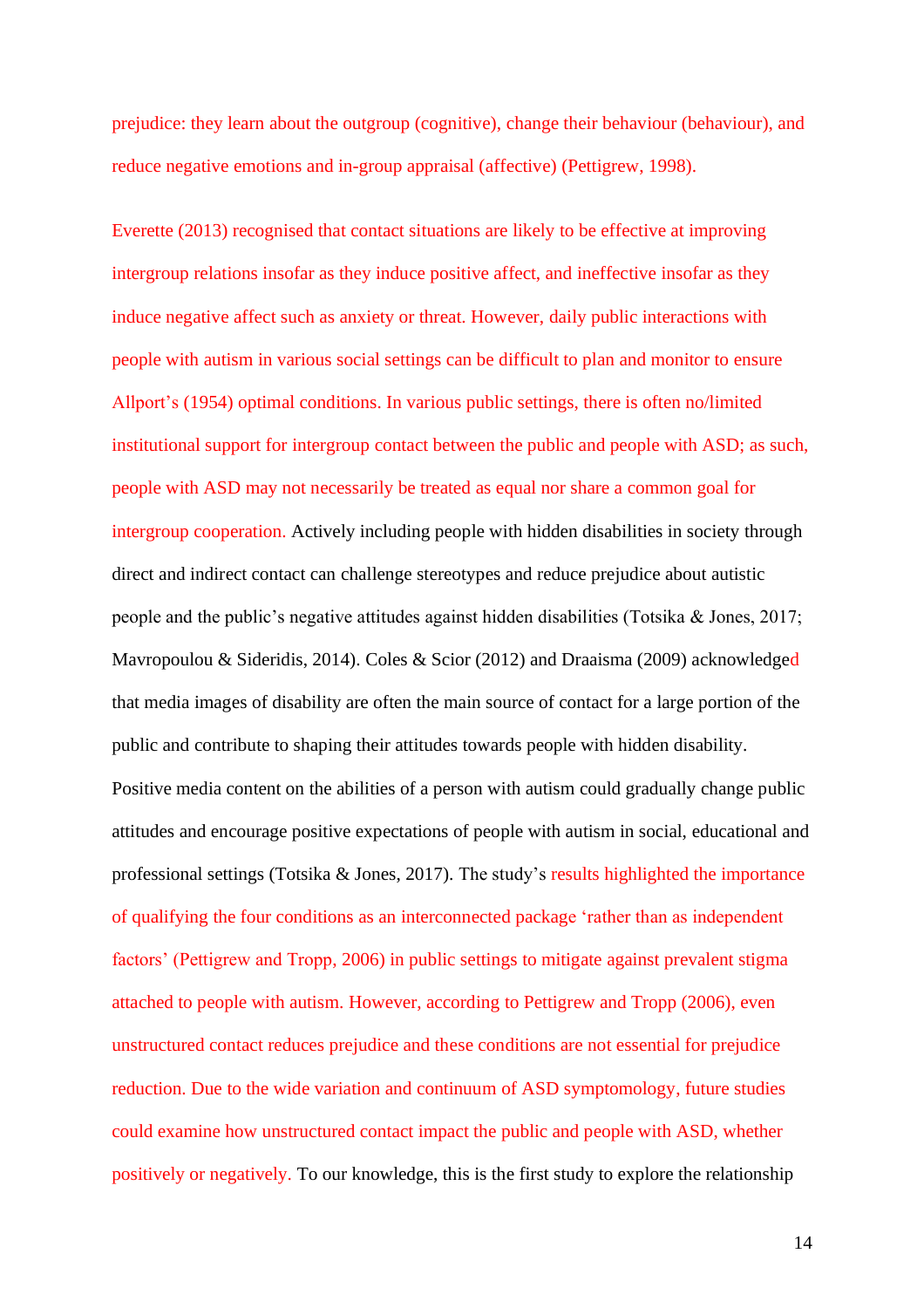between contact and attitudes to autism when other factors (age, financial status and ethnicity) have been accounted.

The study's focus on the relationship between autism knowledge and attitudes respond to John et al's (2017) enquiry into the public's knowledge and understanding of autism for the inclusion and acceptance of people with autism. Studies on autism knowledge with college and university students found that public misconceptions about autism led to stigmatization and exclusion of autistic students (Dillenburger, 2013; Stern and Barnes, 2019). In this study, knowledge was found to contribute to attitudes among the Black and Asian ethnic group, contrary to existing research findings on autism knowledge and intellectual disability and mental health (May 2012; McManus et al. 2011; White et al, 2016). However, that knowledge did not predict attitudes to autism among White participants is also inconsistent with research (Scior et al, 2013; Coles & Scior, 2012). Differences in autism knowledge and attitudes to autism between ethnic groups suggest that Black, Asian and White participants experience degrees of exposure to disability in general and autism in particular (Slade, 2014; Selman, 2017; Scior et al, 2013; Heer et al, 2012). The study produced novel findings that knowledge Black and Asian participants' knowledge of autism predicted attitudes than did the White participants. These findings vary from prior research that highlighted immigrant Black and Asian parents' limited awareness and knowledge of autism prior their child's diagnosis, mainly due to cultural, religious and family beliefs and traditions (Munroe et al, 2016; Fox et al, 2017; Selman, 2017; Slade, 2014). A consistent pattern over the years have shown considerable disparity in the percentage of children with ASD amongst different ethnic groups (PLASC, 2006; Strand & Lindsay, 2012). National surveys on ethnicity and ASD noted that for ASD, Black Other and Black Caribbean groups are over-represented whereas Indian, Pakistani, Bangladeshi, and Other Asian pupils were under-represented (Strand & Lindsay, 2012). Such ever-increasing diagnosis and prevalence of autism among

15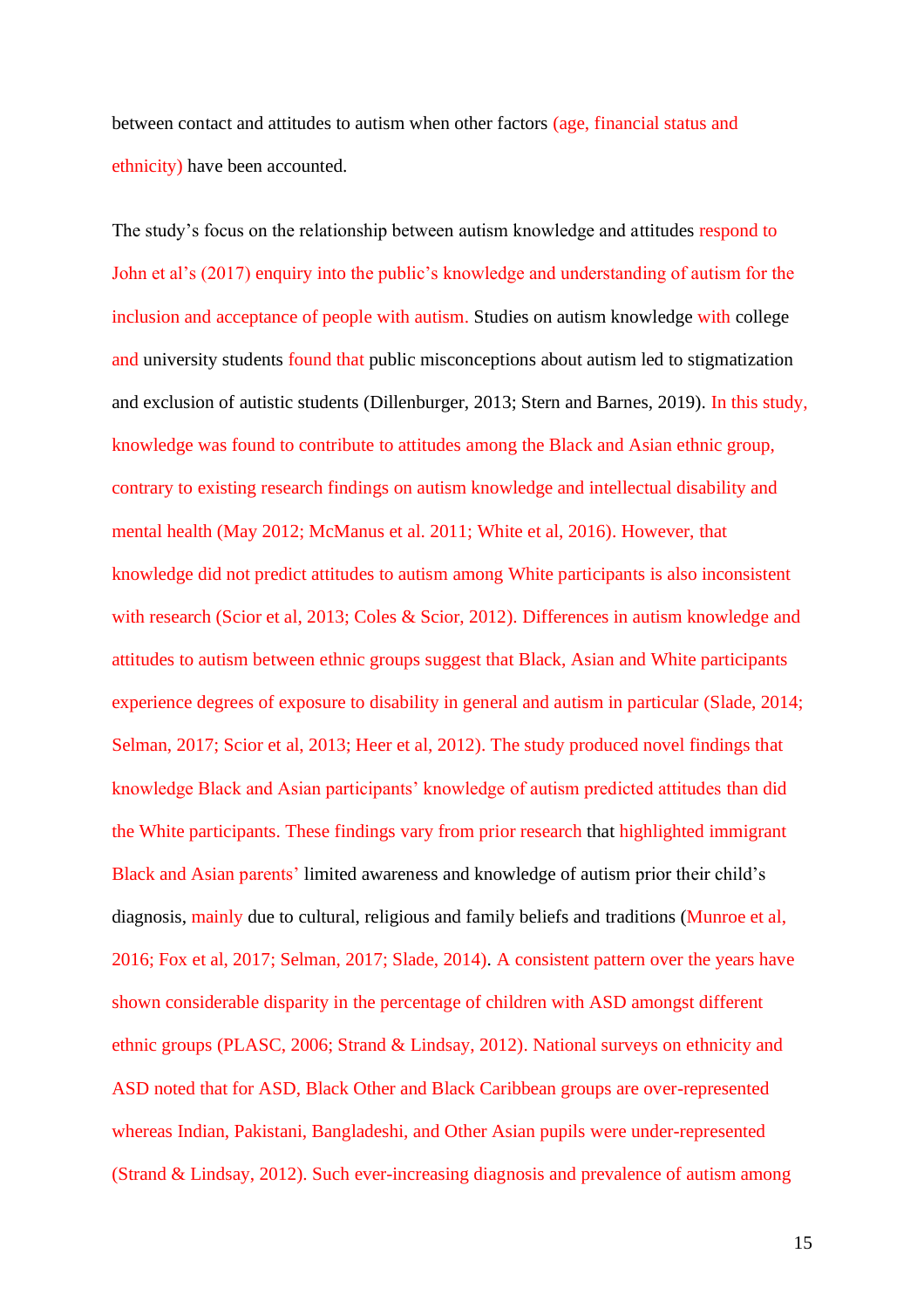Black children in comparison to Asian and White children suggest more contact and a heightened awareness of autism among the Black community. Previous research has focused on the prevalence of autism among people of Asian background and identified multiple factors that impacted the recorded prevalence of autism: language difficulties for non-English speaking parents (Corbett &Perepa, 2007), late access and take up of services due to cultural differences, religious beliefs and family traditions (Lindsay et al, 2006; Heer et al, 2012). These are multiple factors that explains the limited representation of ASD among Asians. However, this study, unlike previous research on knowledge and attitudes focused on ethnicity and had sizeable ethnic minority groups, thus offers a current picture of knowledge and attitudes to autism, suggesting that among Black and Asian groups, increasing knowledge and exposure to autism affects attitudes to autism. The finding that knowledge within the Black and Asian ethnic groups predicted attitudes support the intergroup contact theory in that Black and Asian participants are likely to have more positive attitudes to people with autism because they have more contact with this population (Gillespie-Lynch et al, 2015).

The findings show that association between autism knowledge and attitudes is moderated by ethnicity, in particular, the Asian ethnic group. Consistently in research, minority ethnic parents have been noted for limited knowledge, under-representation in ASD prevalence and poor attitudes to autism (Munroe et al, 2016; Fox et al, 2017; Slade, 2014; Selman, 2017; Chandran et al, 2019). The findings showed that the Asian ethnic group in particular, was the main group where knowledge and ethnicity both had an effect on attitudes to autism. Thus, this finding supports the observation that Asian communities need accessible information, culturally sensitive support and engagement to create optimal conditions for contact and knowledge transmission (Corbett & Perepa, 2007; Heer et al, 2012). Practical approaches to autism in the Asian community can mediate the limited communication, stigma and isolation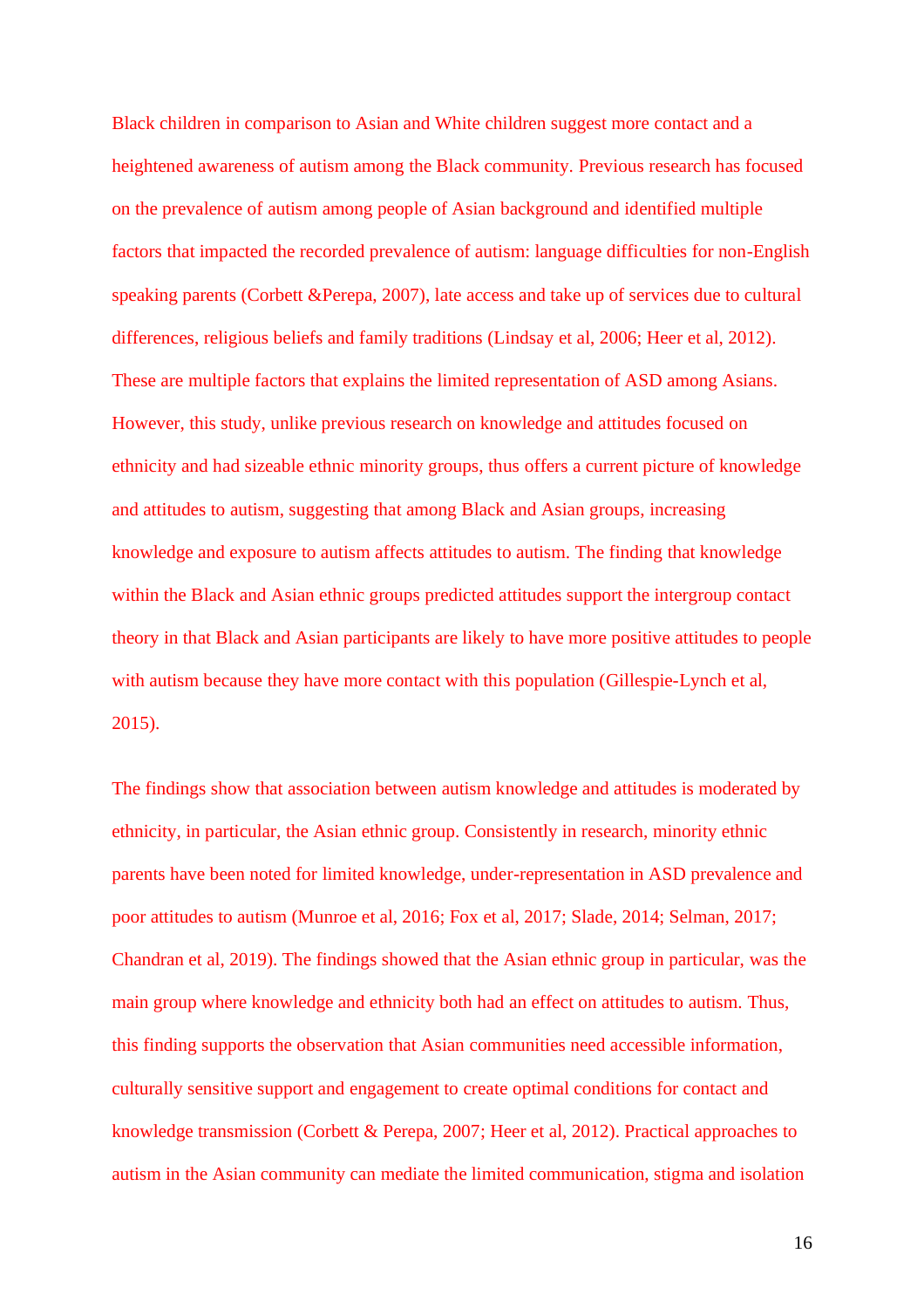rampant among families with a child with ASD experience (Lindsay et al, 2006; Heer et al, 2012). This distinct difference between autism knowledge, ethnic groups and attitudes to people with ASD show the importance of addressing ethnic groups in conversation with autism.

### **Strengths and limitations**

This study contributed to the growing evidence on attitudes towards ASD, particularly amongst ethnically diverse groups. It examined underlying factors such as contact, knowledge, ethnicity, age and financial status that have been found to contribute to attitudes towards disability and autism. The study identified the important role of contact on attitudes within the general public; it may be worthwhile for future research to investigate underlying causes of prejudice and stigma in various contexts in relation to contact. The findings cannot be generalizable to the population given the sample size. Nevertheless, they offered an insight to the degrees of exposure, knowledge and attitudes to autism among ethnic groups. Thus, this study highlighted the need to further explore stereotypes that underlie prejudice and stigma towards people with ASD in society and examine the negative factors that prevent knowledge of autism and intergroup contact for the continuous development of targeted, high-quality public awareness and education campaigns (John et al, 2017). Institutional support tailored to encourage structured and unstructured contact across public domains such as education, health, social and care practices could effectively reduce prejudice between the public and people with ASD over time.

Research on attitudes to hidden disabilities has often compared two cultures (Coles & Scior, 2012; Scior et al, 2013; Lin et al., 2011), whereas, this research examined the nuanced beliefs and attitudes between Black, Asian and White ethnic groups and offered insight of

17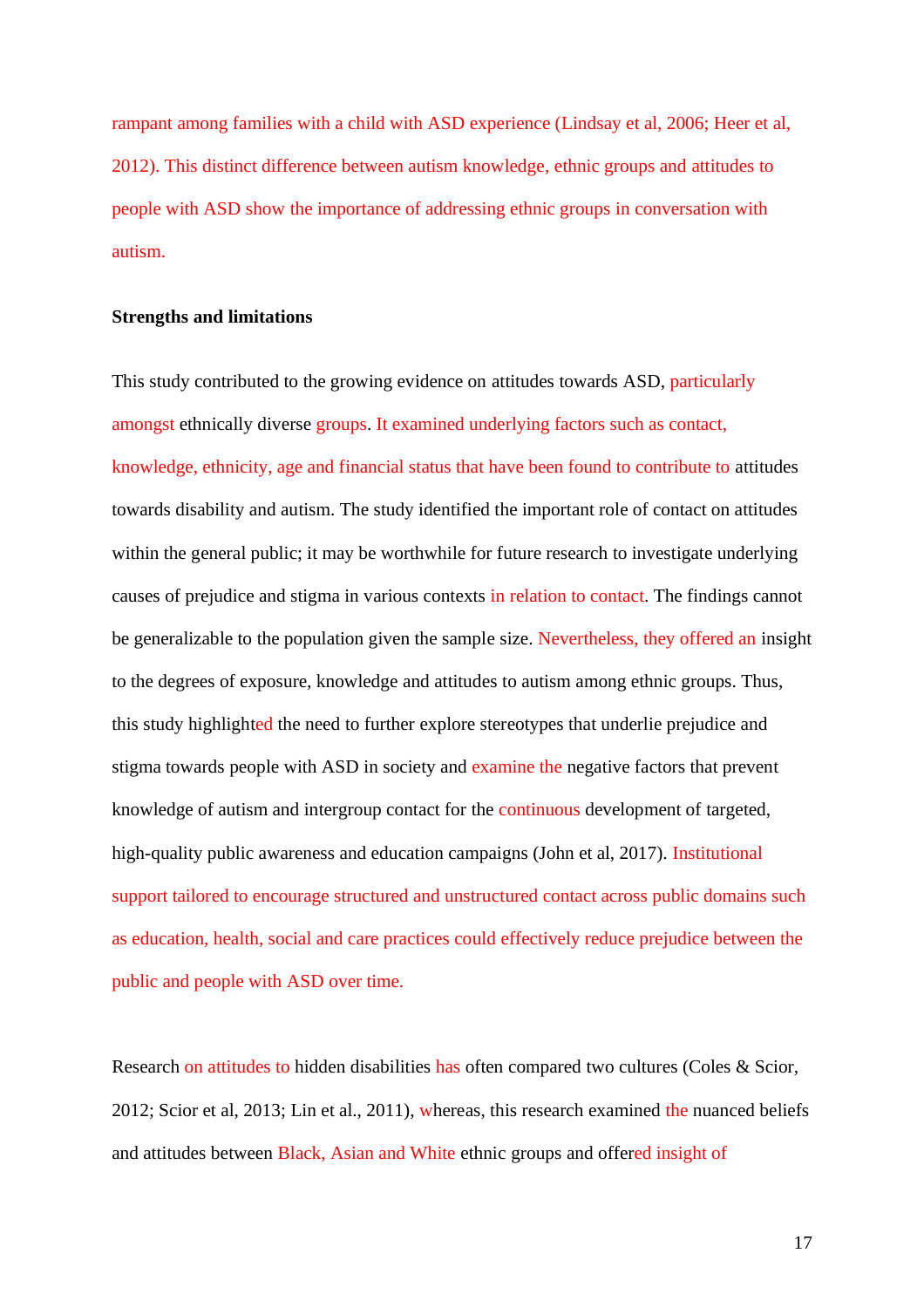differences in knowledge and attitudes to autism. It would be worthwhile for future research to explore the differences in knowledge, contact and ethnicity further, a particularly useful approach would be to gather data on the length of time ethnic minority participants have lived in the UK, thereby considering the acculturation of ethnic minority groups to western beliefs and attitudes to autism. Future research could also include participants' birthplace and how long they have lived in the UK to allow for comparison of attitudes to autism between UK born and non-UK born participants (Munroe et al, 2016).

The study examined contact with and knowledge about people with ASD with a focus on ethnic groups. Its main premise was that being aware of people with ASD and in contact with them is likely to reduce stigma and discrimination over time. This has important implications for policy and practice especially as mental health difficulties and disabilities (mostly hidden) are on the rise across different ethnic groups (Heer et al, 2012; Slade, 2014, Munroe et al, 2016). This study is among one of very few researches on ethnicity, autism and attitudes in the general public. Despite the novel findings on different attitudes and knowledge among various ethnic groups, researchers, policymakers and commissioners must include ethnicity to disability and autism research: autism public awareness and education campaigns may encourage social interactions to support contact between people with ASD and the public. As findings showed, knowledge on autism per se does not improve attitudes across all ethnic groups, whereas actual contact does, a practical implication is for more families and people with ASD to be supported to access public and social spaces and increase visibility and contact with the public in the hope that this may lead to positive social attitudes. Educational, social and health policies would need to tackle public misconceptions and discriminatory attitudes about autism. Policies that support social contact and integration of people with autism in the social realm are crucial in terms of offering a platform for these individuals to have a presence and a voice but also for the public to be aware and accepting of difference.

18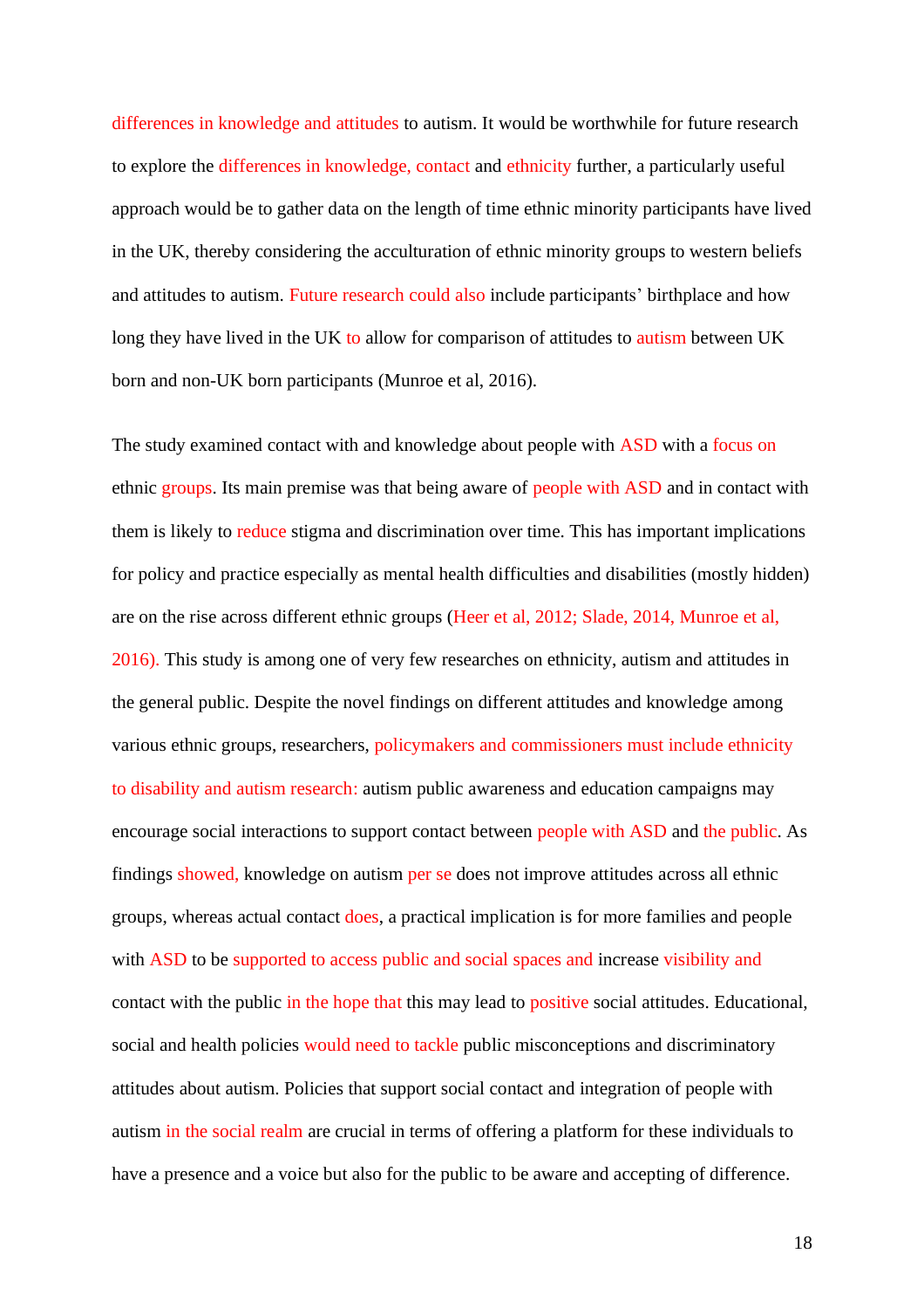## **References**

Al Ramiah, A. and Hewstone, M. (2011). Intergroup difference and harmony: The role of intergroup contact. *Progress in Asian social psychology*.

Allport, G. W. (1954). The nature of prejudice. Reading, MA: Addison-Wesley.

American Psychiatric Association. (2013). Neurodevelopmental disorders. Autism spectrum disorder. in: Diagnostic and statistical manual of mental disorders. 5th ed. Arlington, VA: American Psychiatric Association.

Brown, L.X., Ashkenazy, E. and Onaiwu, M.G. eds. (2017). *All the weight of our dreams: On living racialized autism*. DragonBee Press.

Campbell, J.M., Caldwell, E.A., Railey, K.S., Lochner, O., Jacob, R., Kerwin, S. and Eckert, T. (2019). Educating Students About Autism Spectrum Disorder Using the Kit for Kids Curriculum: Effects on Knowledge and Attitudes. *School Psychology Review*, *48*(2).

Campbell, D.G., Reichle, N.C. and Van Bourgondien, M.E. (1996). The autism survey: An evaluation of reliability and validity. *Journal of autism and developmental disorders*, *26*(6), pp.621-634.

Chandran, H., Jayanthi, K., Prabavathy, S., Renuka, K. and Bhargavan, R., (2019). Effectiveness of video assisted teaching on knowledge, attitude and practice among primary caregivers of children with Autism Spectrum Disorder. Advances in Autism.

Coles, S. & Scior, K. (2012). Public attitudes towards people with intellectual disabilities: A qualitative comparison of white British and South Asian people. Journal of Applied Research in Intellectual Disabilities, 25, pp. 177–188.

Corbett, P. and Perepa, P. (2007). Missing Out?: Autism, Education and Ethnicity: the Reality for Families Today. National Autistic Society.

Department for Work and Pensions (2009), British Social Attitudes Survey – Attitudes Towards the Rights of Disabled People: Findings from Cognitive Interviews, <http://research.dwp.gov.uk/asd/asd5/rports2009-2010/rrep588.pdf>

Dillenburger, K., Jordan, J.A., McKerr, L., Devine, P. and Keenan, M. (2013). Awareness and knowledge of autism and autism interventions: A general population survey. Research in Autism Spectrum Disorders, 7(12), pp.1558-1567.

Draaisma, D. (2009). Stereotypes of autism. Philosophical Transactions of the Royal Society of London B: Biological Sciences, 364(1522), pp.1475-1480.

Everett, J.A. and Onu, D., 2013. Intergroup contact theory: Past, present, and future. The Inquisitive Mind, 2(17), pp.1-6.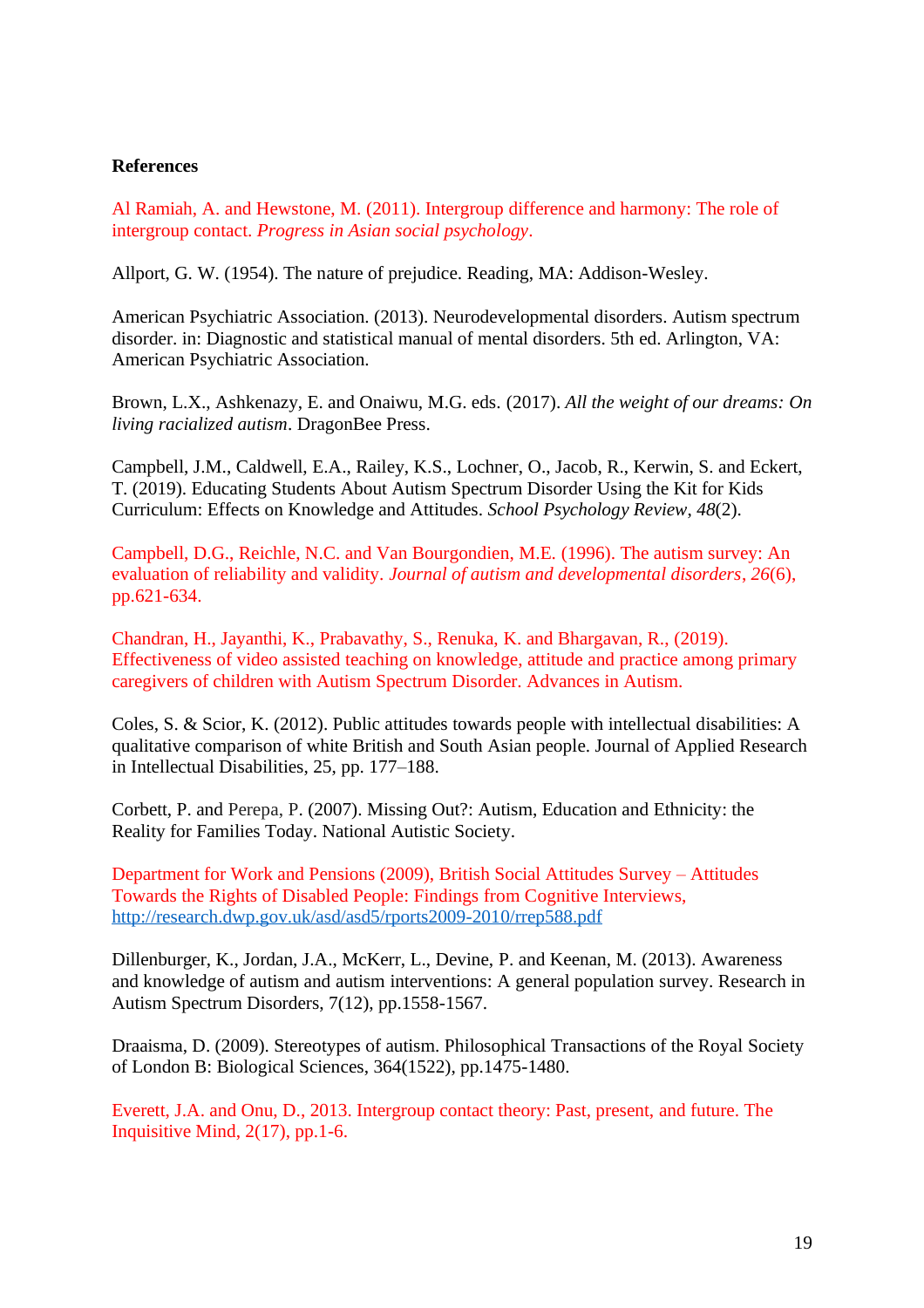Fox, F., Aabe, N., Turner, K., Redwood, S. and Rai, D. (2017). "It was like walking without knowing where I was going": A Qualitative Study of Autism in a UK Somali Migrant Community. Journal of Autism and Developmental Disorders, 47(2), pp. 305-315.

Gardiner, E. and Iarocci, G. (2014). Students with autism spectrum disorder in the university context: Peer acceptance predicts intention to volunteer. Journal of autism and developmental disorders, 44(5), pp. 1008-1017.

Gillespie-Lynch, K., Brooks, P. J., Someki, F., Obeid, R., Shane- Simpson, C., Kapp, S. K., & Smith, D. S. (2015). Changing college students' conceptions of autism: An online training to increase knowledge and decrease stigma. Journal of Autism and Developmental Disorders, 45(8), 2553–2566.

Hassan, M., 2012. Predicting the prevalence of Autism among ethnic groups. Archives of Disease in Childhood, 97, p.A95.

Heer, K., Rose, J. and Larkin, M. (2012). Understanding the experiences and needs of South Asian families caring for a child with learning disabilities in the United Kingdom: an experiential–contextual framework. *Disability & Society*, *27*(7), pp.949-963.

Heidgerken, A. D., Geffken, G., Modi, A., & Frakey, L. (2005). A survey of autism knowledge in a health care setting. Journal of Autism and Developmental Disorders, 35(3), 323–330.

John, R.P., Knott, F.J. and Harvey, K.N. (2017). Myths about autism: An exploratory study using focus groups. Autism, p.1362361317714990.

Lin, L.Y., Orsmond, G.I., Coster, W.J. and Cohn, E.S. (2011). Families of adolescents and adults with autism spectrum disorders in Taiwan: The role of social support and coping in family adaptation and maternal well-being. Research in Autism Spectrum Disorders, 5(1), pp. 144-156.

Lindsay, G. Dockrell, J. Law, J. and Roulstone, S. (2012). The Better Communication Research Programme: Improving provision for children and young people with speech, language and communication needs. London: Department for Education.

McManus, J. L., Feyes, K. J., & Saucier, D. A. (2011). Contact and knowledge as predictors of attitudes toward individuals with intellectual disabilities. Journal of Social and Personal Relationships, 28(5), 579–590.

Maenner, M.J., Shaw, K.A. and Baio, J. (2020). Prevalence of autism spectrum disorder among children aged 8 years—autism and developmental disabilities monitoring network, 11 sites, United States, 2016. MMWR Surveillance Summaries, 69(4), p.1.

Mandell, D.S., Wiggins, L.D., Carpenter, L.A., Daniels, J., DiGuiseppi, C., Durkin, M.S., Giarelli, E., Morrier, M.J., Nicholas, J.S., Pinto-Martin, J.A. and Shattuck, P.T. (2009). Racial/ethnic disparities in the identification of children with autism spectrum disorders. *American journal of public health*, *99*(3), pp.493-498.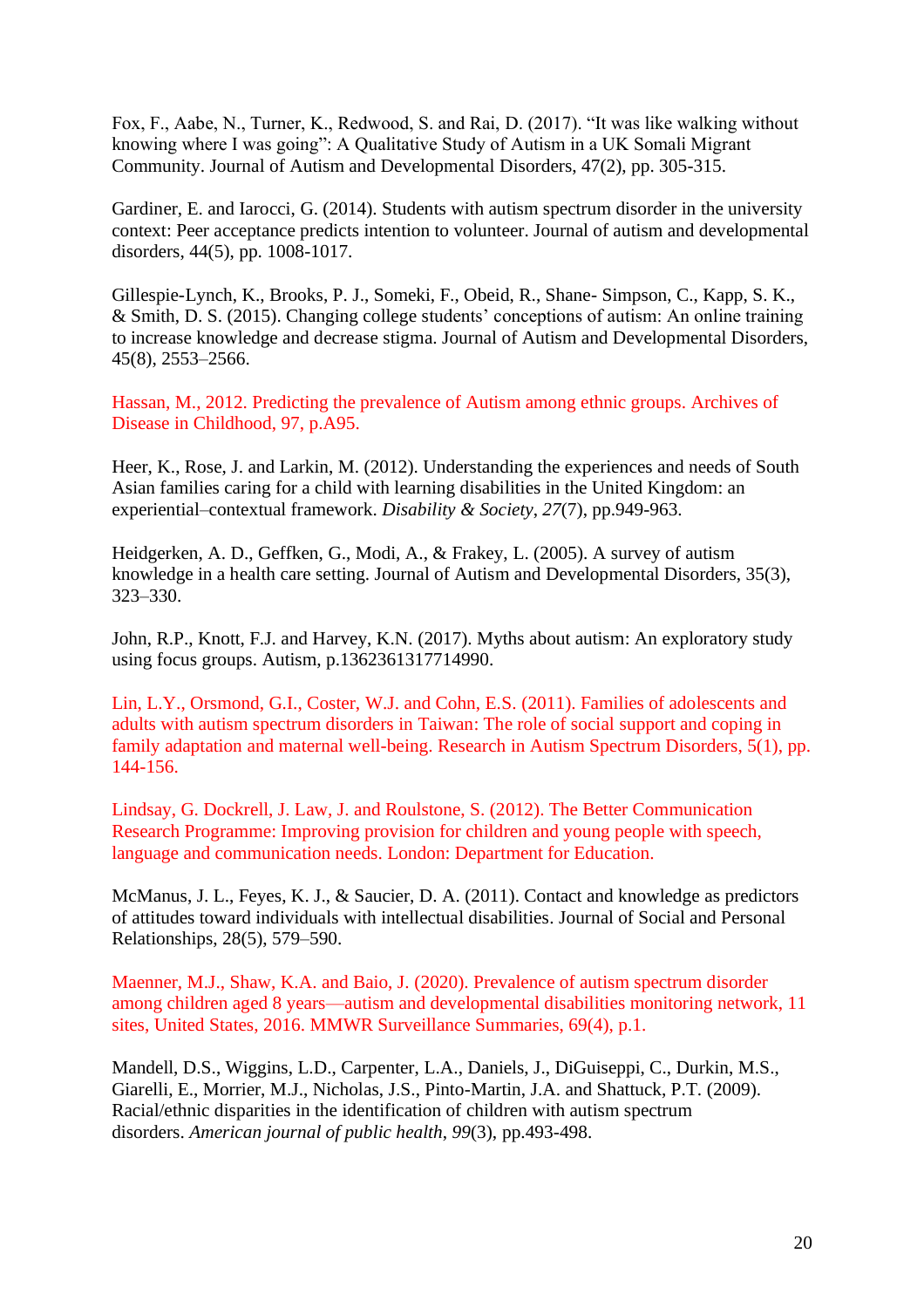Mavropoulou, S. and Sideridis, G.D. (2014). Knowledge of autism and attitudes of children towards their partially integrated peers with autism spectrum disorders. Journal of autism and developmental disorders, 44(8), pp. 1867-1885.

May, C. (2012). An investigation of attitude change in inclusive college classes including young adults with an intellectual disability. Journal of Policy and Practice in Intellectual Disabilities, 9(4), 240–246.

Munroe, K., Hammond, L. and Cole, S. (2016). The experiences of African immigrant mothers living in the United Kingdom with a child diagnosed with an autism spectrum disorder: an interpretive phenomenological analysis. *Disability & Society*, *31*(6), pp.798-819.

Office for National Statistics Census. (2011). Digitised Boundary Data (England and Wales) [computer file]. UK Data Service Census Support. Downloaded from: <https://borders.ukdataservice.ac.uk/>

Office for National Statistics. (2019). Families and households QMI [Online]. Titchfield: Office for National Statistics.

Scior, K., Addai-Davis, J., Kenyon, M. and Sheridan, J.C. (2013). Stigma, public awareness about intellectual disability and attitudes to inclusion among different ethnic groups. Journal of Intellectual Disability Research, 57(11), pp. 1014-1026.

Selman, L.E., Fox, F., Aabe, N., Turner, K., Rai, D. and Redwood, S. (2017). 'You are labelled by your children's disability'–A community-based, participatory study of stigma among Somali parents of children with autism living in the United Kingdom. Ethnicity & health, pp.1-16.

Slade, G. (2014). Diverse perspectives: The challenges for families affected by autism from Black, Asian and Minority Ethnic communities. London: The National Autistic Society.

Staniland, L. (2009). Public Perceptions of Disabled People. Evidence from the British Social Attitudes Survey.

Stern, S.C. and Barnes, J.L. (2019). Brief Report: Does Watching The Good Doctor Affect Knowledge of and Attitudes Toward Autism?. *Journal of autism and developmental disorders*, *49*(6), pp.2581-2588.

Strand, S., Lindsay, G. and Pather, S. (2006). Special educational needs and ethnicity: Issues of over-and under-representation. Department for Education and Skills.

Strand, S. and Lindsay, G. (2012). Ethnic Disproportionality in the Identification of Speech Language and Communication Needs (SLCN) and Autistic Spectrum Disorders (ASD): 2005-2011.

Tarakeshwar, N. and Pargament, K.I. (2001). Religious coping in families of children with autism. *Focus on Autism and Other Developmental Disabilities*, *16*(4), pp.247-260.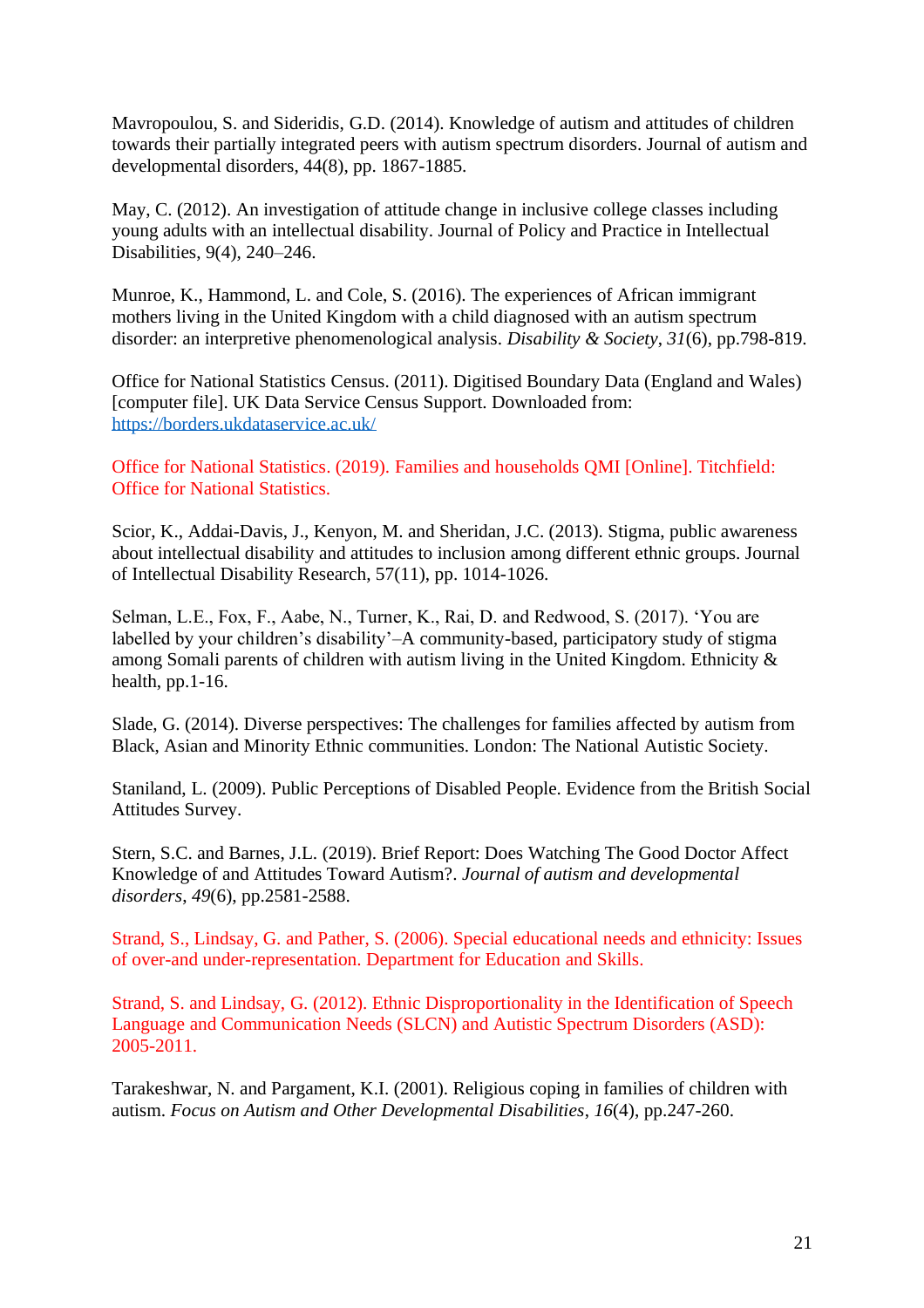Timmons, L. & Ekas, N. (2018). Giving thanks: [Findings from a gratitude intervention with](https://sites.google.com/site/naomiekas/Timmons%20%26%20Ekas%202018-%20Gratitude%20Intervention.pdf?attredirects=0)  [mothers of children with autism spectrum disorder.](https://sites.google.com/site/naomiekas/Timmons%20%26%20Ekas%202018-%20Gratitude%20Intervention.pdf?attredirects=0) *Research in Autism Spectrum Disorders, 49,* 13-24

Tipton, L.A. and Blacher, J. (2014). Brief report: Autism awareness: Views from a campus community. *Journal of autism and developmental disorders*, *44*(2), pp.477-483.

Totsika, V. & Jones, R.P. (2017). Changing students' attitudes to people with intellectual disabilities: Findings from a natural experiment. The Bulletin of the Faculty of People with Intellectual Disabilities, 15(1) 17-26.

University of London, Institute of Education, Centre for Longitudinal Studies, 2017, *Millennium Cohort Study: Fifth Survey,* (2012), [data collection], UK Data Service, *4th Edition,* Accessed 18 May 2020. SN: 7464, <http://doi.org/10.5255/UKDA-SN-7464-4>

White, D., Hillier, A., Frye, A. and Makrez, E. (2019). College students' knowledge and attitudes towards students on the autism spectrum. *Journal of Autism and Developmental Disorders*, *49*(7), pp.2699-2705.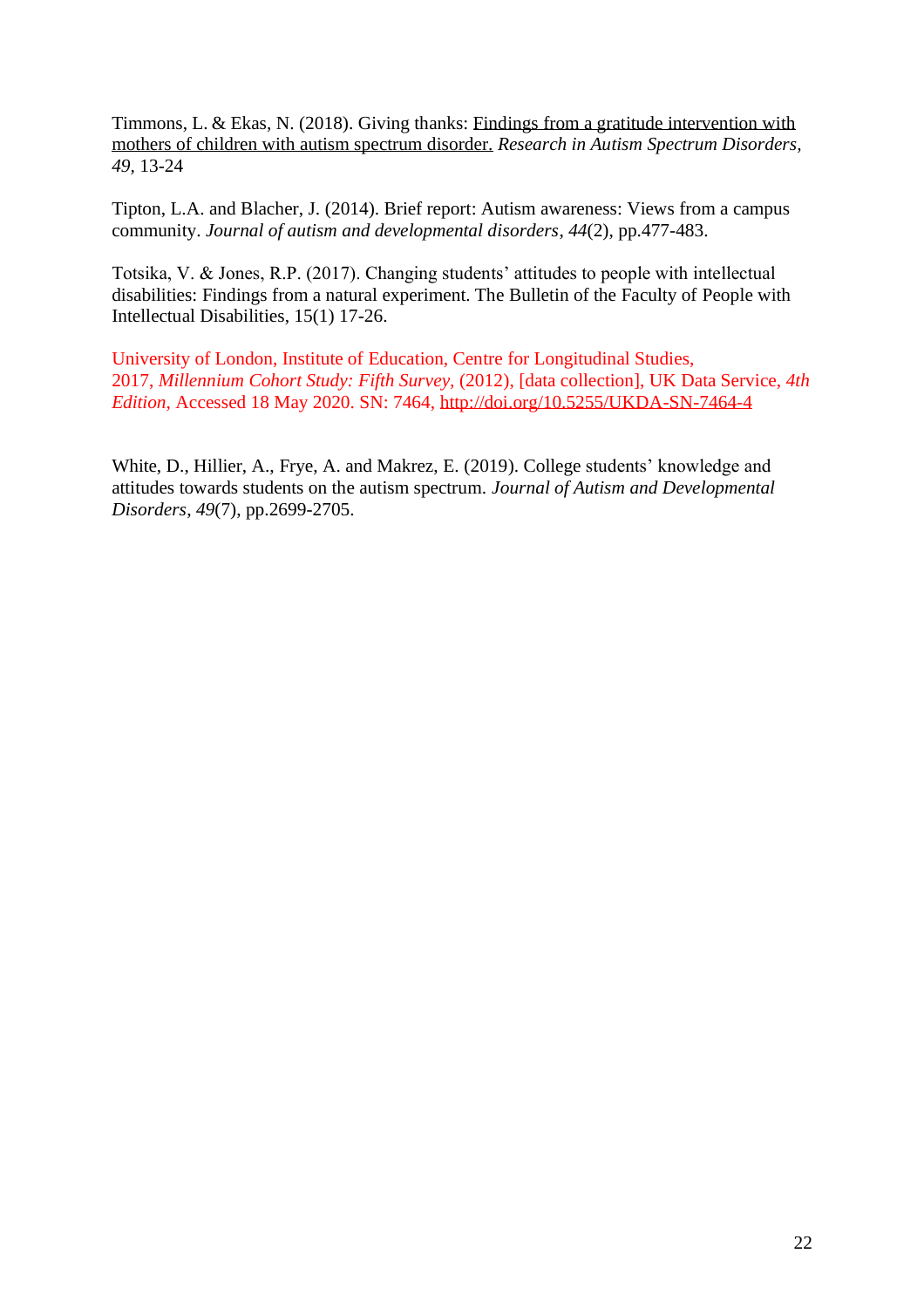### **Tables**

### *Table 1: A summary of participants' social demographics.*

| Socio-<br>demographics  | Characteristics                      | N               | Percent     |
|-------------------------|--------------------------------------|-----------------|-------------|
| Age                     | 18-24                                | 26              | 18.1        |
|                         | 25-34                                | 64              | 44.4        |
|                         | 35-44                                | 23              | 16.0        |
|                         | 45-54                                | 18              | 12.5        |
|                         | 55-64                                | 9               | 6.3         |
|                         | 65-74                                | 4               | 28          |
| Age recode              | 34 and Under                         | 90              | 62.5        |
|                         | 35 and Over                          | 54              | 36.5        |
| Ethnicity               | Arab                                 | $\mathbf{1}$    | .7          |
|                         | Asian or Asian British - Bangladeshi | 3               | 2.0         |
|                         | Asian or Asian British - Indian      | 11              | 7.4         |
|                         | Asian or Asian British - Pakistani   | 1               | .7          |
|                         | Asian or Asian British - Other       | 8               | 5.3         |
|                         | <b>Background</b>                    | 57              | 35.7        |
|                         | Black or Black British - African     | 6               | 4.1         |
|                         | Black or Black British - Caribbean   | 7               | 4.7         |
|                         | Black or Black British - Other       | 0               | $\mathbf 0$ |
|                         | <b>Background</b>                    | 1               | $\cdot$     |
|                         | Chinese                              | 0               | 0           |
|                         | Mixed - White and Asian              | $\overline{2}$  | 1.4         |
|                         | Mixed - White and Black African      | $6\phantom{1}6$ | 4.1         |
|                         | Mixed - White and Caribbean          | 36              | 25          |
|                         | Mixed - Other Mixed background       | 7               | 4.7         |
|                         | <b>White British</b>                 | 5               | 3.4         |
|                         | White Irish                          |                 |             |
|                         | White - Other White Background       |                 |             |
| Ethnicity recoded       | <b>Black</b>                         | 70              | 47.3%       |
|                         | Asian                                | 23              | 15.5%       |
|                         | White                                | 43              | 29.1%       |
|                         | Other                                | 18              | 8.1         |
| <b>Financial status</b> | Living comfortably                   | 102             | 67.1        |
|                         | Finding it difficult                 | 42              | 27.6        |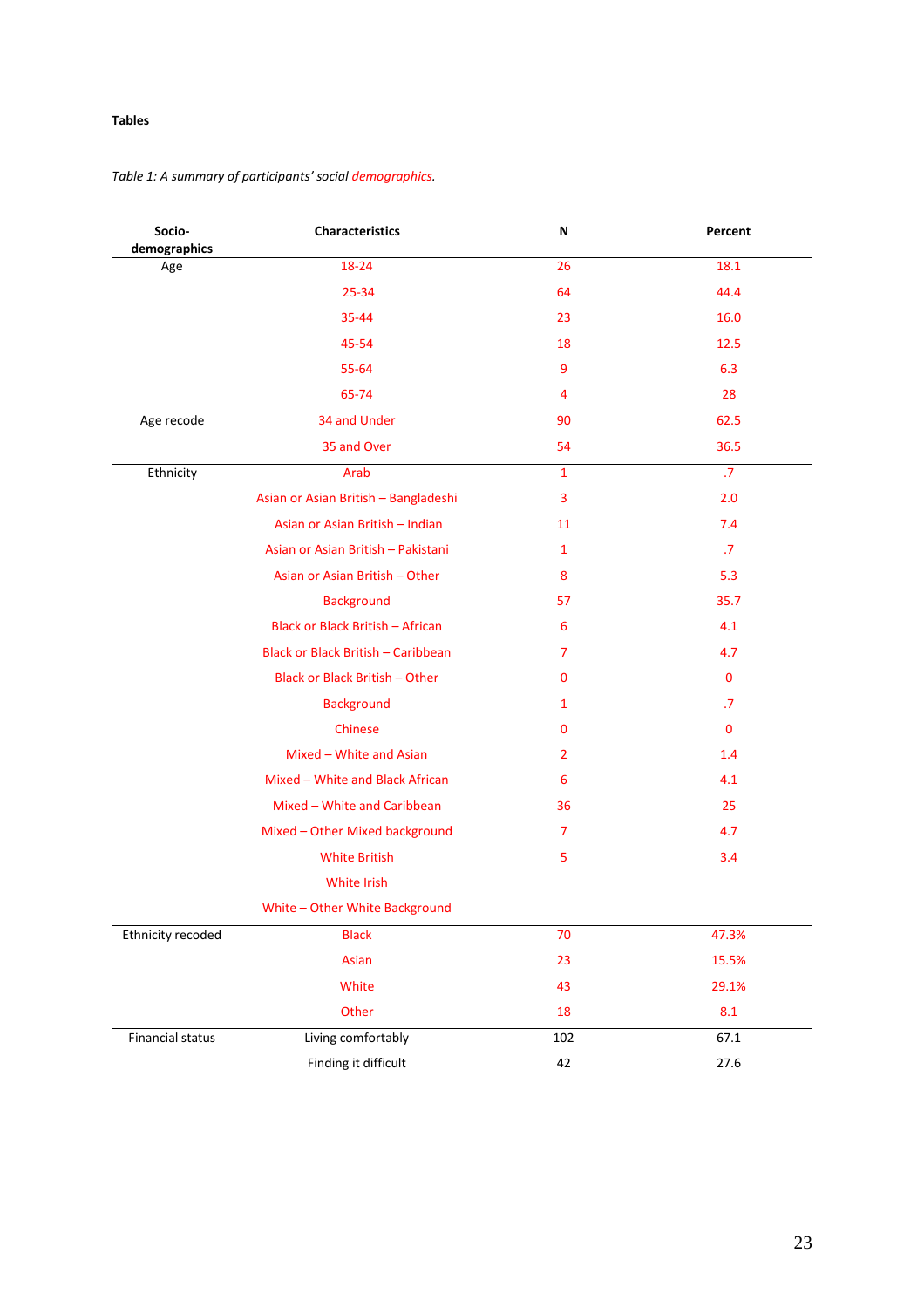*Table 2: Regression model examining associations between contact and attitudes to disability after accounting for demographic characteristics*

| <b>Variable</b>            | B        | <b>SE</b> | t        | p    | 95% CI           |
|----------------------------|----------|-----------|----------|------|------------------|
| Age                        | $-1.052$ | .742      | $-1.418$ | .159 | $[-2.523, .420]$ |
| <b>Financial status</b>    | .328     | .241      | 1.360    | .177 | $[-.151, .806]$  |
| <b>Black Ethnicity</b>     | .041     | .122      | .335     | .738 | $[-.202, .283]$  |
| <b>Contact</b>             | 1.327    | .409      | 3.246    | .002 | [.516, 2.139]    |
| $R^2 = 109$<br>$F = 2.935$ |          |           |          |      |                  |

*Note. Cl = Note: CI*= Confidence Interval = *p* <.05

*Table 3: Regression model examining associations between contact and attitudes to disability after accounting for demographic characteristics*

| <b>Variable</b>         | В        | SE   | t        | p    | 95% CI           |
|-------------------------|----------|------|----------|------|------------------|
| Age                     | $-1.076$ | .739 | $-1.457$ | .148 | $[-2.542, .390]$ |
| <b>Financial status</b> | .308     | .233 | 1.318    | .191 | $[-.156, .771]$  |
| <b>Asian ethnicity</b>  | $-.132$  | .490 | $-.270$  | .787 | $[-1.105, .840]$ |
| <b>Contact</b>          | 1.312    | .412 | 3.184    | .002 | [.494, 2.130]    |
| $R^2 = 0.10.9$          |          |      |          |      |                  |
| $F = 3.045$             |          |      |          |      |                  |

 *Note. Cl = Note: CI*= Confidence Interval = *p* <.05

*Table 4: Regression model examining associations between contact and attitudes to disability after accounting for demographic characteristics*

| <b>Variable</b>         | B        | <b>SE</b> | t        | p    | 95% CI           |
|-------------------------|----------|-----------|----------|------|------------------|
| Age                     | $-1.143$ | .743      | $-1.538$ | .127 | $[-2.618, .332]$ |
| <b>Financial status</b> | .259     | .243      | 1.066    | .289 | $[-.223, .741]$  |
| <b>White Ethnicity</b>  | .042     | .059      | .711     | .479 | $[-.075, .158]$  |
| <b>Contact</b>          | 1.286    | .412      | 3.121    | .002 | [.468, 2.103]    |
| $R^2 = 0.113$           |          |           |          |      |                  |
| $F = 3.045$             |          |           |          |      |                  |

*Note. Cl = Note: CI*= Confidence Interval = *p* <.05

*Table 5: Regression model examining whether knowledge is associated with participant attitudes accounting for demographic characteristics*

| B       | SE   | t       | n    | 95% Cl           |
|---------|------|---------|------|------------------|
| $-.637$ | .665 | $-.959$ | .340 | $[-1.953, .678]$ |
| .147    | .212 | .695    | .489 | $[-.273, .567]$  |
| .072    | .112 | .639    | .524 | $[-.150, .294]$  |
| .067    | .032 | 2.080   | .040 | [.003, .131]     |
|         |      |         |      |                  |

*R<sup>2</sup>* **=.044**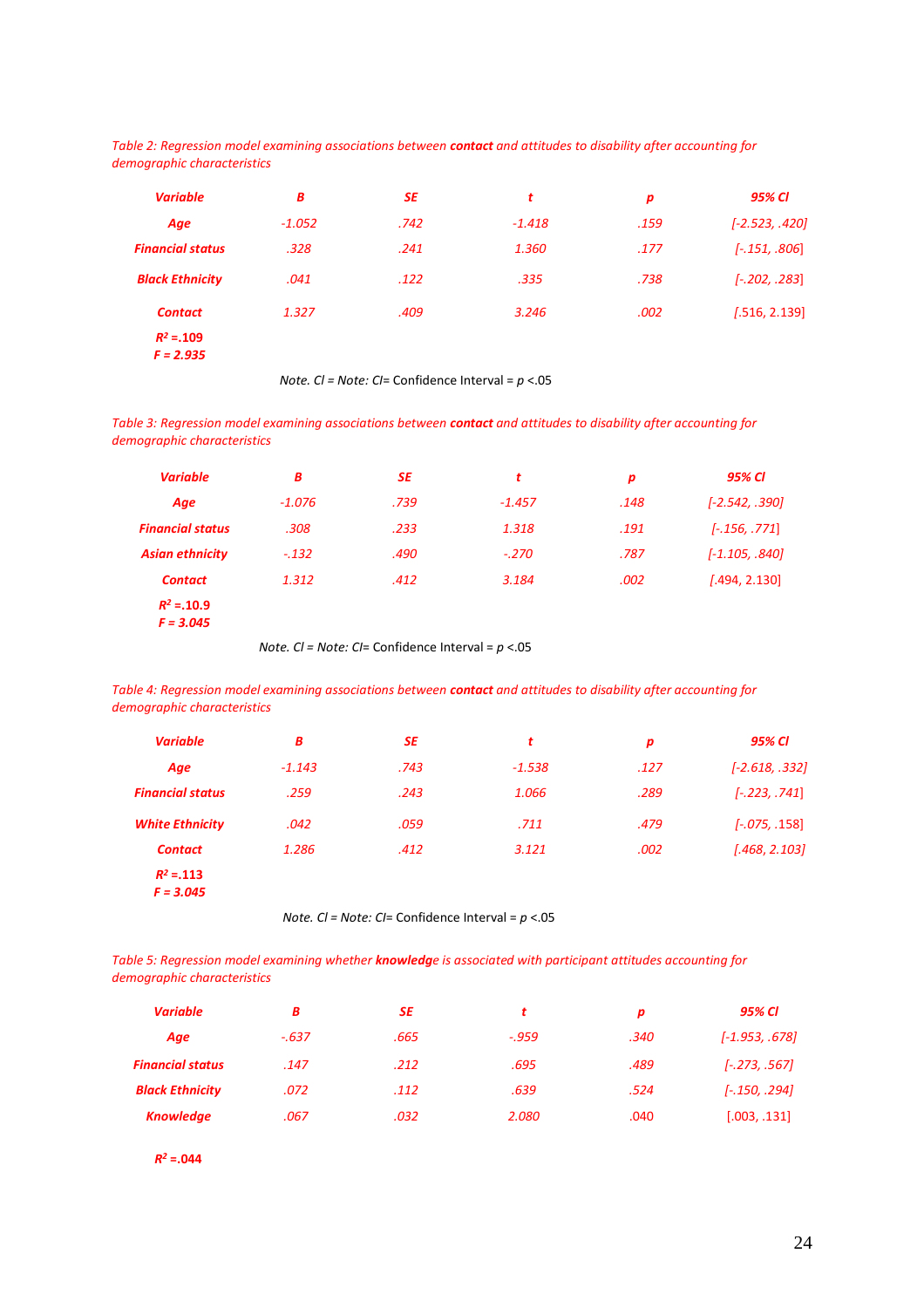#### *F = 1.446*

| iemographic characteristics  |         |           |          |                  |                  |
|------------------------------|---------|-----------|----------|------------------|------------------|
| <b>Variable</b>              | В       | <b>SE</b> | t        | $\boldsymbol{p}$ | 95% CI           |
| Age                          | $-.692$ | .662      | $-1.047$ | .297             | $[-2.002, .617]$ |
| <b>Financial status</b>      | .118    | .205      | .576     | .566             | $[-.288, .525]$  |
| <b>Asian Ethnicity</b>       | $-.330$ | .441      | $-.748$  | .456             | $[-1.203, .543]$ |
| <b>Knowledge</b>             | .067    | .032      | 2.013    | .046             | [.001, .127]     |
| $R^2 = 0.045$<br>$F = 1.486$ |         |           |          |                  |                  |

*Table 6: Regression model examining whether knowledge is associated with participant attitudes accounting for demographic characteristic* 

*Note. Cl = Note: CI*= Confidence Interval = *p* <.05

*Table 7: Regression model examining whether knowledge is associated with participant attitudes accounting for demographic characteristics*

| <b>Variable</b>                                  | В       | SE   | t        | $\boldsymbol{p}$ | 95% CI           |
|--------------------------------------------------|---------|------|----------|------------------|------------------|
| Age                                              | $-.757$ | .670 | $-1.130$ | .261             | $[-2.083, .569]$ |
| <b>Financial status</b>                          | .073    | .213 | .344     | .732             | $[-.348, .494]$  |
| <b>White Ethnicity</b>                           | .040    | .055 | .722     | .472             | $[-.069, .148]$  |
| <b>Knowledge</b><br>$R^2 = 0.045$<br>$F = 1.476$ | .057    | .033 | 1.718    | .088             | $[-.009, .213]$  |

 *Note. Cl = Note: CI*= Confidence Interval = *p* <.05

Table 8: Regression model examining whether the association between autism knowledge and attitudes is moderated by *ethnicity (Black)*

| <b>Variable</b>             | B       | <b>SE</b> | t        | p    | 95% CI           |
|-----------------------------|---------|-----------|----------|------|------------------|
| Age                         | $-.680$ | .676      | $-1.005$ | .317 | $[-2.019, .659]$ |
| <b>Financial status</b>     | .141    | .216      | .651     | .516 | $[-.287, .568]$  |
| <b>Black Ethnicity</b>      | .097    | .289      | .335     | .739 | $[-.475, .669]$  |
| <b>Knowledge*Black</b>      | $-.002$ | .008      | $-.233$  | .816 | $[-.017, .014]$  |
| <b>Ethnicity</b>            |         |           |          |      |                  |
| $R^2 = 0.012$<br>$F = .366$ |         |           |          |      |                  |